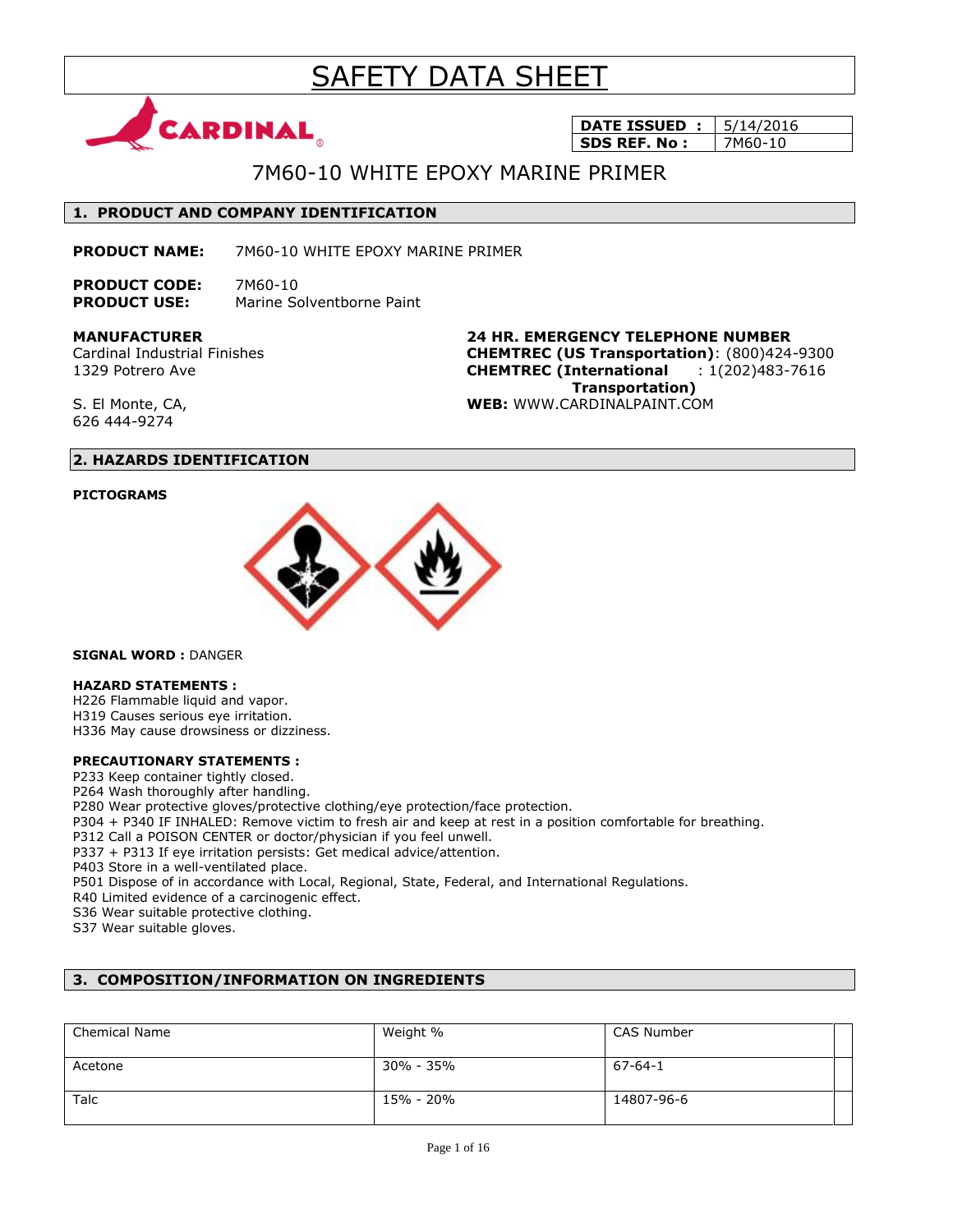| Methyl Amyl Ketone | 10% - 15%   | 110-43-0   |
|--------------------|-------------|------------|
|                    |             |            |
|                    |             |            |
| Titanium Dioxide   | 5% - 10%    | 13463-67-7 |
|                    |             |            |
|                    |             |            |
| n-Butyl Acetate    | $1\% - 5\%$ | 123-86-4   |
|                    |             |            |
|                    |             |            |

### **4. FIRST AID MEASURES**

### **Description of first aid measures.**

**EYES CONTACT** : Flush with large quantities of water for 15 to 30 minutes. Remove contact lenses. Keep eyes wide open while rising. If eye irritation persists: Get medical attention.

**SKIN CONTACT :** Wash exposed area with mild soap and water for 15 to 30 minutes. Remove contaminated clothing. Repeated exposure may cause dryness or cracking.

**INGESTION :** Rinse mouth. Do NOT induce vomiting. Keep victim warm and seek immediate attention.

**INHALATION :** Remove to fresh air and keep in a position comfortable to breath. Call a doctor/physician if you feel unwell. Get medical attention.

#### **Most important symptoms and effects, both acute and delayed.** Symptoms/injuries: Eye irritation

Symptoms/injuries after inhalation: May cause drowsiness or dizziness. Symptoms/injuries after eye contact: Cause serious eye irritation. Symptoms/injuries after ingestion: Ingestion may cause nausea, vomiting and diarrhea. Indication of any immediate medical attention and special treatment needed. If medical advise is needed, have product container or label on hand.

### **5. FIRE FIGHTING MEASURES**

**SUITABLE EXTINGUISHING MEDIA :** In the event of a fire, use specifically suitable extinguishing agents. Suitable extinguishing media: Foam, alcohol resistant foam, CO2, water fog. Unsuitable extinguishing media: Do not use heavy water stream. A heavy water stream my spread burning liquid.

**FIRE FIGHTING PROCEDURE :** Firefighting instructions: Use water spray or fog for cooling exposed containers. Exercise caution when fighting any chemical fire. Prevent fire-fighting water from entering the environment. Protection during firefighting: Firefighters should wear full protective gear. Do not enter fire area without proper protective equipment, including self-contained breathing apparatus with full face piece operated in pressure demand or other positive pressure modes.

**UNUSUAL FIRE AND EXPLOSION HAZARD :** Fire hazard: Highly flammable/liquid or vapor. Explosive hazard: May form flammable/explosive vapor-air mixture.

### **6. ACCIDENTAL RELEASE MEASURES**

### **PERSONAL PRECAUTIONS, PROTECTIVE EQUIPMENT AND EMERGENCY PROCEDURES :**

General measures: Remove ignition sources. Use special care to avoid static electric charges. No smoking.

#### **FOR NON-EMERGENCY PERSONNEL :**

For non-Emergency procedures: Evacuate unnecessary personnel.

#### **FOR EMERGENCY RESPONDERS :**

Equip cleanup crew with proper protection. Avoid breathing fume, vapors.

### **ENVIRONMENTAL PRECAUTIONS :**

Prevent entry to sewers and public waters.

### **METHODS AND MATERIAL FOR CONTAINMENT AND CLEAN UP :**

Collect damaged aerosols and use absorbent and/or inert material, then place in suitable container.

### **7. HANDLING AND STORAGE**

**PRECAUTIONS FOR SAFE HANDLING :** Additional hazards when processed: Handle empty containers with care because residual vapors are flammable.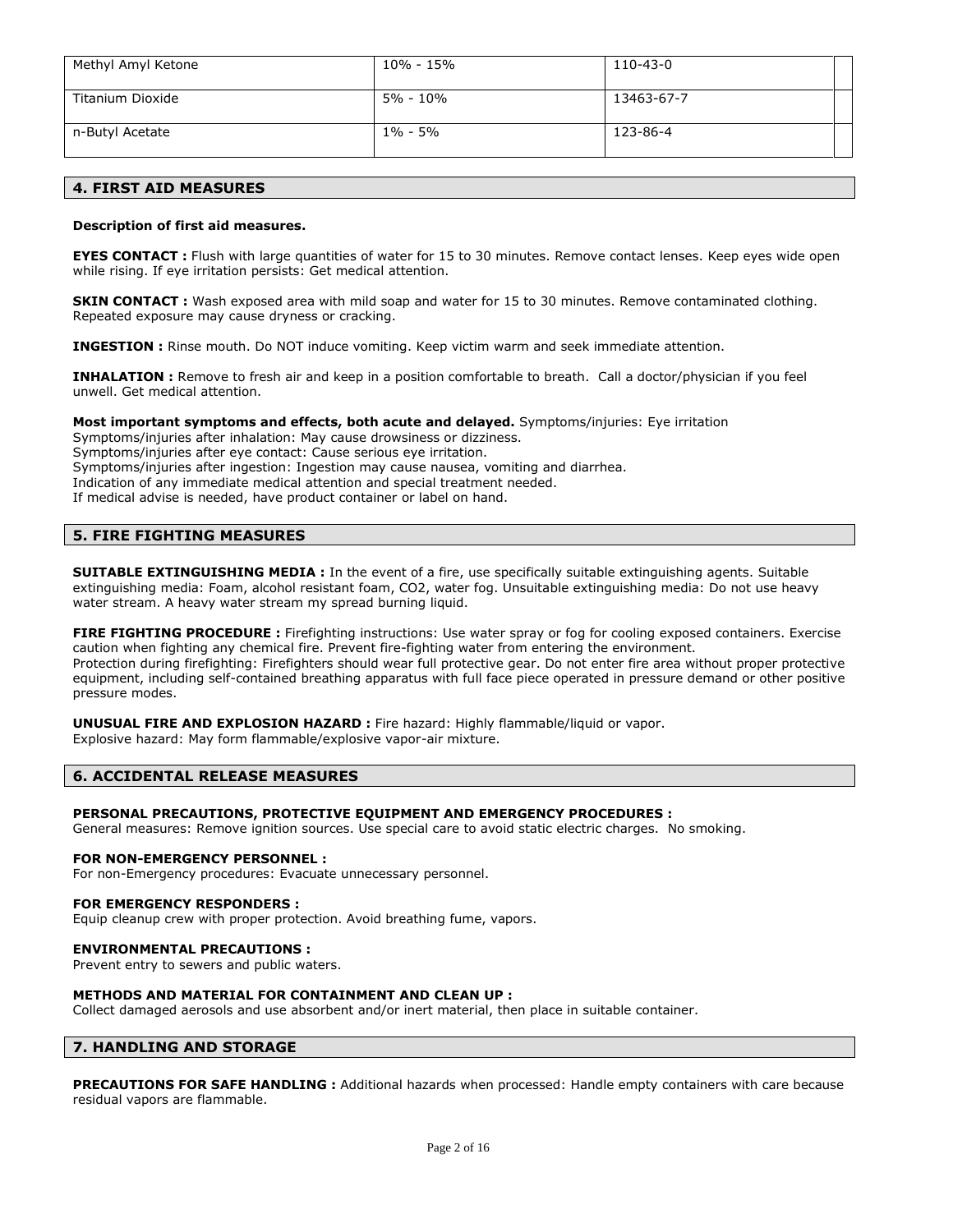Precautions for safe handling: Wash hands and other exposed areas with mild soap and water before eating, drinking or smoking and when you are leaving work. Provide good ventilation in process area to prevent formation of vapor. No smoking. Use only non-sparking tools. Use outdoors or in a well ventilated area. Avoid breathing fume, vapors. Hygiene measures: Wash Skin thoroughly after handling.

**CONDITIONS FOR SAFE STORAGE, INCLUDING INCOMPATIBILITIES :** Storage conditions: Store in a dry, cool and well-ventilated place away from: Heat sources. Direct sunlight.

Incompatible products: Strong bases. Strong acids.

Incompatible materials: Source of ignition. Direct sunlight. Heat Sources.

### **8. EXPOSURE CONTROLS\PERSONAL PROTECTION**

| Acetone(67-64-1)                                             |                                   |                                |  |
|--------------------------------------------------------------|-----------------------------------|--------------------------------|--|
| <b>USA ACGIH</b>                                             | ACGIH STEL TLV                    | 750 ppm                        |  |
| <b>USA ACGIH</b>                                             | <b>ACGIH TWA TLV</b>              | 500 ppm                        |  |
| <b>USA NIOSH</b>                                             | NIOSH STEL (Table Z-1)            | 1,000 ppm, 2,400 mg/m3         |  |
| <b>USA NIOSH</b>                                             | NIOSH TWA                         | 250 ppm, 590 mg/m3             |  |
| <b>USA OSHA</b>                                              | OSHA TWA (Table Z-1)              | 1,000 ppm, 2,400 mg/m3         |  |
| Aliphatic Solvent (64742-47-8)                               |                                   |                                |  |
| <b>USA ACGIH</b>                                             |                                   | 200 mg/m3                      |  |
| <b>USA NIOSH</b>                                             | ACGIH (TLV) TWA<br>NIOSH REL (ST) | $10$ mg/m3                     |  |
| <b>USA NIOSH</b>                                             |                                   | 5 mg/m $3$                     |  |
|                                                              | NIOSH REL (TWA)                   |                                |  |
| <b>USA OSHA</b>                                              | OSHA OEL (TLV) TWA Table Z-1      | 500 ppm, 2,000 mg/m3           |  |
| USA OSHA                                                     | OSHA OEL Table Z-1                | $5 \text{ mg/m}$               |  |
| Aluminum Hydroxide(21645-51-2)                               |                                   |                                |  |
| <b>USA ACGIH</b>                                             | ACGIH (TLV) TWA                   | 10 mg/m3 (Total dust), 3 mg/m3 |  |
|                                                              |                                   | (Respirable fraction)          |  |
| <b>USA OSHA</b>                                              | <b>OSHA (PEL) TWA</b>             | 15 mg/m3 (Tptal dust), 5 mg/m3 |  |
|                                                              |                                   | (Respirable fraction)          |  |
| Dibutyltin Dilaurate(77-58-7)                                |                                   |                                |  |
| <b>USA ACGIH</b>                                             | <b>ACGIH STEL</b>                 | $0.2$ mg/m3                    |  |
| <b>USA ACGIH</b>                                             | <b>ACGIH TWA</b>                  | $0.1$ mg/m3                    |  |
| <b>USA NIOSH</b>                                             | NIOSH REL                         | $0.1$ mg/m3                    |  |
| USA OSHA                                                     | OSHA PEL (Table Z-1)              | $0.1$ mg/m3                    |  |
| <b>USA OSHA</b>                                              | OSHA TWA (Table Z-1A)             | $0.1$ mg/m3                    |  |
| Meta-Xylene(108-38-3)                                        |                                   |                                |  |
| <b>USA ACGIH</b>                                             | ACGIH STEL TLV (15 m)             | 150 ppm, 651 mg/m3             |  |
| <b>USA ACGIH</b>                                             | ACGIH TWA (8 h)                   | 100 ppm, 434 mg/m3             |  |
| <b>USA OSHA</b>                                              | OSHA TWA (8 h)                    | 100 ppm, 435 mg/m3             |  |
| Methyl Amyl Ketone(110-43-0)                                 |                                   |                                |  |
| <b>USA ACGIH</b>                                             | <b>ACGIH TLV TWA</b>              | 50 ppm                         |  |
| <b>USA OSHA</b>                                              | OSHA PEL (Table Z-1)              | 100 ppm, 465 mg/m3             |  |
| n-Butyl Acetate(123-86-4)                                    |                                   |                                |  |
| <b>USA ACGIH</b>                                             | <b>ACGIH STEL</b>                 | 200 ppm                        |  |
| <b>USA ACGIH</b>                                             | <b>ACGIH TWA</b>                  | 150 ppm                        |  |
|                                                              |                                   | 150 ppm, 710 mg/m3             |  |
| OSHA PEL (Table Z-1)<br><b>USA OSHA</b><br>O-Xylene(95-47-6) |                                   |                                |  |
| <b>USA ACGIH</b>                                             |                                   | 150 ppm                        |  |
|                                                              | ACGIH (TLV) STEL                  |                                |  |
| <b>USA ACGIH</b>                                             | ACGIH (TLV) TWA                   | $100$ ppm                      |  |
| <b>USA NIOSH</b>                                             | NIOSH (REL) ST                    | 150 ppm, 655 mg/m3             |  |
| <b>USA NIOSH</b>                                             | NIOSH (REL) TWA                   | 100 ppm, 435 mg/m3             |  |
| <b>USA OSHA</b>                                              | OSHA (OEL) TWA Table Z-1          | 100 ppm, 435 mg/m3             |  |
| P.M. Acetate(108-65-6)                                       |                                   |                                |  |
| <b>USA AIHA</b>                                              | AIAH (WEEL) TWA                   | 50 ppm                         |  |
| Para-Xylene(106-42-3)                                        |                                   |                                |  |
| <b>USA ACGIH</b>                                             | ACGIH (TLV) STEL                  | $150$ ppm                      |  |
| <b>USA ACGIH</b>                                             | ACGIH (TLV) TWA                   | $100$ ppm                      |  |
| <b>USA NIOSH</b>                                             | NIOSH (REL) ST                    | 150 ppm, 650 mg/m3             |  |
| <b>USA NIOSH</b>                                             | NIOSH (REL) TWA                   | $100$ ppm, 435 mg/m3           |  |
| <b>USA OSHA</b>                                              | OSHA (OEL) TWA Table Z-1          | 100 ppm, 435 mg/m3             |  |
| Phenylethane(100-41-4)                                       |                                   |                                |  |
| <b>USA ACGIH</b>                                             | <b>ACGIH STEL</b>                 | 125 ppm                        |  |
| <b>USA ACGIH</b>                                             | <b>ACGIH TWA</b>                  | 20 ppm                         |  |
| <b>USA NIOSH</b>                                             | NIOSH REL                         | 100 ppm, 435 mg/m3             |  |
| <b>USA NIOSH</b>                                             | NIOSH REL (ST)                    | 125 ppm, 545 mg/m3             |  |
| <b>USA OSHA</b>                                              | <b>OSHA STEL</b>                  | 125 ppm, 545 mg/m3             |  |
|                                                              |                                   |                                |  |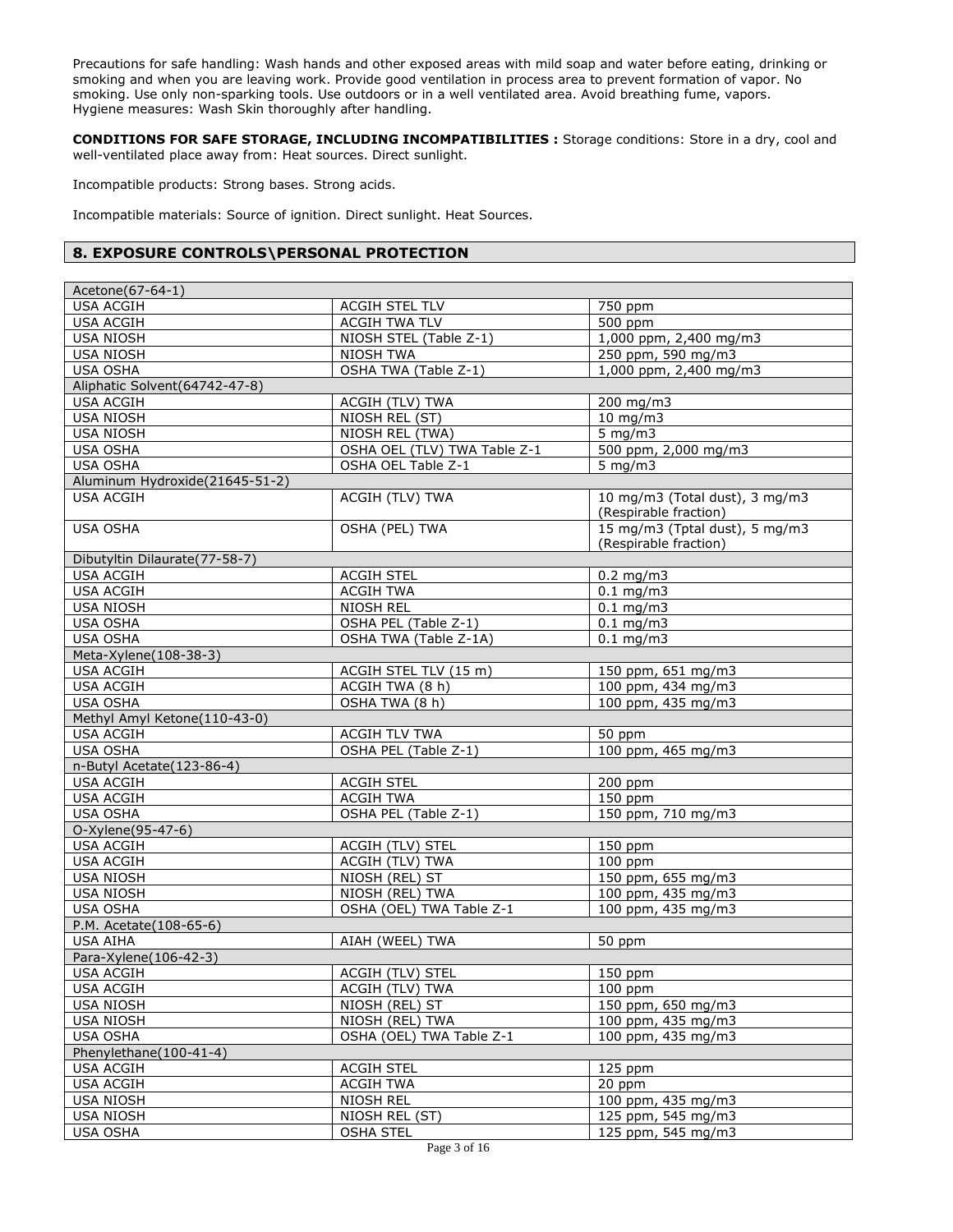| <b>USA OSHA</b>                  | OSHA TWA (Table Z-1)               | 100 ppm, $435 \text{ mg/m}$         |  |
|----------------------------------|------------------------------------|-------------------------------------|--|
| Talc(14807-96-6)                 |                                    |                                     |  |
| USA ACGIH                        | ACGIH (TLV) TWA                    | $2 \text{ mg/m}$                    |  |
| USA NIOSH                        | NIOSH (REL) TWA                    | $2 \text{ mg/m}$                    |  |
| <b>USA OSHA</b>                  | OSHA (Table Z-3) Mineral Dusts TWA | 20 Millon particles per cubic foot. |  |
| Titanium Dioxide (13463-67-7)    |                                    |                                     |  |
| PEI (Permissible Exposure Limit) | <b>OSHA TWA</b>                    | $15 \text{ mg/m}$                   |  |
| <b>TLV</b>                       | <b>ACGIH TWA</b>                   | $10 \text{ mg/m}$                   |  |

### **PERSONAL PROTECTIVE EQUIPMENT**

**RESPIRATORY PROTECTION :** If TLV of the product or any component is exceeded, a NIOSH approved dust respirator is advised in absence of environmental control. OSHA Regulations also permit other NIOSH dust respirators under specified conditions. (See your Safety Equipment Supplier) Engineering or administrative controls should be implemented to reduce exposure.

**HAND PROTECTION REMARKS :** The suitability for a specific workplace should be discussed with the producers of the protective gloves.

**EYES PROTECTION :** Eye wash bottle with pure water.

Tightly fitting safety goggles.

Where face-shield and protective suit for abnormal processing problems.

**SKIN AND BODY PROTECTION :** Wear impervious clothing. Choose body protection according to the amount and concentration of the dangerous substance at the work place.

**WORK HYGIENIC PRACTICES:** When using do not eat or drink. When using do not smoke. Wash hands before breaks and at the end of workday.

### **9. PHYSICAL AND CHEMICAL PROPERTIES**

| <b>Physical state</b>            | ÷.             | Liguid                                        |
|----------------------------------|----------------|-----------------------------------------------|
| Color                            | ÷.             | Various colors depending on the pigmentation. |
| Odor                             | ÷              | Characteristic. Sweet. Mint like.             |
| <b>Odor threshold</b>            | ÷              | No data available.                            |
| Ph                               | $\blacksquare$ | N/A - See Technical Data Sheet                |
| <b>Evaporation rate</b>          | ÷.             | Slower Than Ether                             |
| <b>Melting point</b>             | ÷              | $-94.7 C (-138.46 F)$                         |
| <b>Freezing point</b>            | ٠              | No data available.                            |
| <b>Boiling point</b>             | ÷              | 133.0 deg F TO 305.0 deg F                    |
| Flash point                      | ÷              | $-4.00$ deg F                                 |
| <b>Lower explosion limit</b>     |                | 1.1                                           |
| <b>Upper explosion limit</b>     |                | 12.8                                          |
| Vapor pressure                   | ÷              | 185 mm Hg                                     |
| <b>Vapor density</b>             |                | Heavier than air                              |
| <b>Relative density</b>          |                | No data available.                            |
| <b>Density</b>                   |                | 9.1528                                        |
| <b>Solubility</b>                | ÷              | No data available.                            |
| <b>Partion coefficient: n-</b>   | ÷              | No data available.                            |
| octanol/water                    |                |                                               |
| <b>Autoignition temperature</b>  | ÷.             | No data available.                            |
| <b>Decomposition temperature</b> | ÷              | No data available.                            |

### **10. STABILITY AND REACTIVITY**

**REACTIVITY :** No dangerous reaction known under conditions of normal use.

**CHEMICAL STABILITY :** Stable under normal conditions.

**CONDITIONS TO AVOID :** Heat, flames and sparks. Extremely high temperatures and direct sunlight.

**INCOMPATIBLE MATERIALS :** Avoid contact with strong oxidizing agents.

**HAZARDOUS DECOMPOSITION PRODUCTS:** Carbon dioxide (CO2), carbon monoxide (CO), oxides of nitrogen (NOx), dense black smoke.

| 11. TOXICOLOGICAL INFORMATION |  |
|-------------------------------|--|
|                               |  |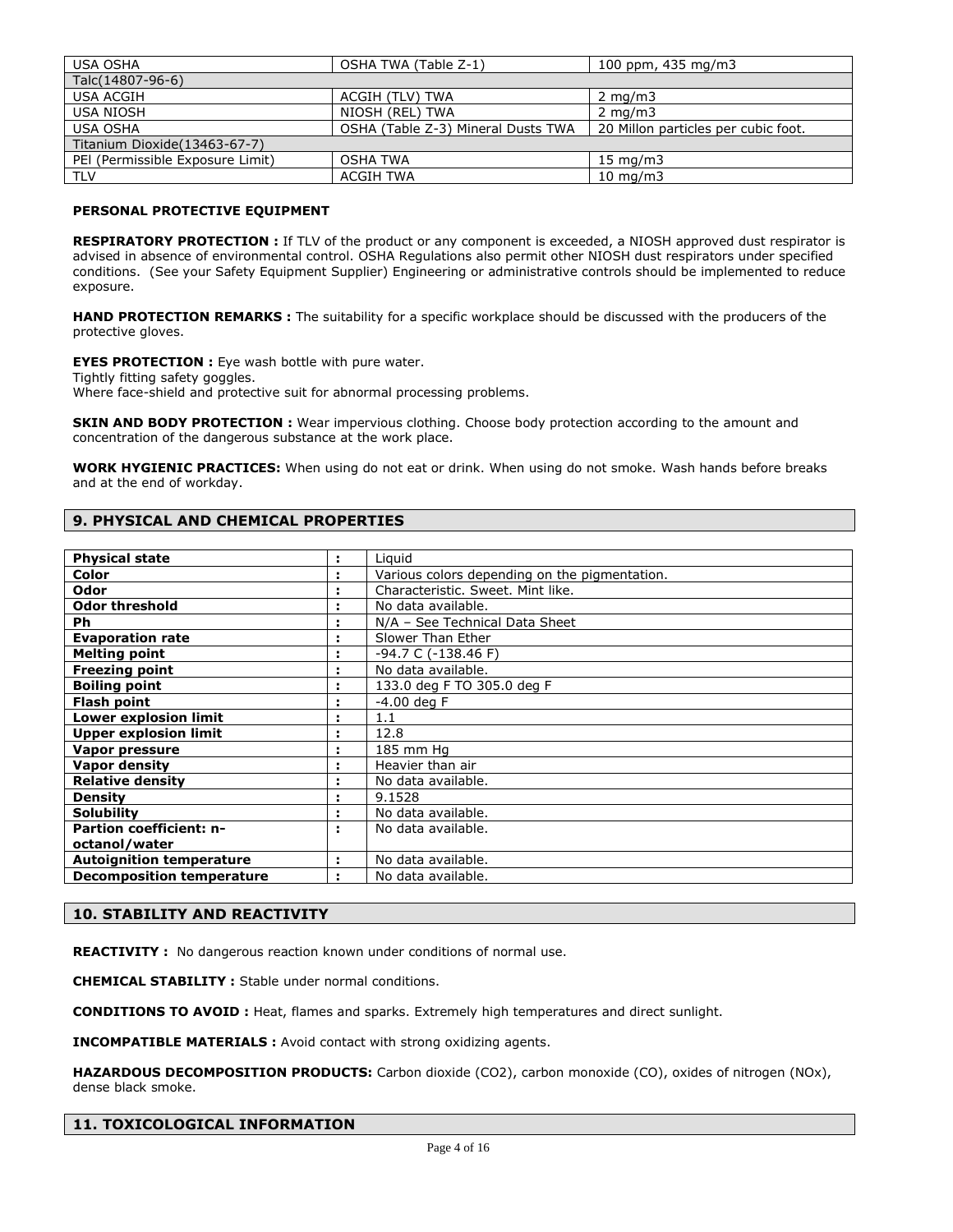| Acetone(67-64-1)                              |                                                                                                                                                                                                                                                                                                                                                                                                                                                                                                                                                                                                                                                                                                      |
|-----------------------------------------------|------------------------------------------------------------------------------------------------------------------------------------------------------------------------------------------------------------------------------------------------------------------------------------------------------------------------------------------------------------------------------------------------------------------------------------------------------------------------------------------------------------------------------------------------------------------------------------------------------------------------------------------------------------------------------------------------------|
| Aspiration toxicity                           | Remarks: Symptoms of overexposure may be headache, dizziness, tiredness, nausea and<br>vomiting., Concentrations substantially above TLV value may cause narcotic effects., Solvents<br>may degrease the skin.                                                                                                                                                                                                                                                                                                                                                                                                                                                                                       |
| Carcinogenicity                               | Species: mouse, (female), Application Route: Dermal; Exposure time: .365 d (90%) or 424 d<br>(100%), Dose: 0.1ml 90(71mg) or 100% (79mg), Frequency of Treatment: 3 times a wk,<br>NOAEL: 79; Result: did not display carcinogenic properties., Carcinogenicity-Assessment: Not<br>classified as a human carcinogen.                                                                                                                                                                                                                                                                                                                                                                                 |
| Germ cell mutagenicity                        | Test Type: mammalian cell gene mutation assay. Test species: Mouse Lymphoma, Metabolic<br>activation: Without metabolic activation; Method: OECD Guideline 476; Result: negative; Test<br>Type: Ames test, Metabolic activation: Without metabolic activation; Method: OECD Guideline<br>471; Result: negative, Test Type: Chromosome aberration test in vitro, Test species: Chinese<br>hamster ovary (CHO), Metabolic activation: Without metabolic activation; Method: OECD<br>Guideline 473; Result: negative; Genotoxicity in vivo: Test Type: I vivo micronucleus test. Test<br>species: Mouse, Application Route: Oral, Exposure: 13 wk, Dose: 5,000, 10,000, 20,000 ppm,<br>Result: negative |
| Germ cell mutagenicity<br>Assessment          | Animal testing did not show any mutagenic effects.                                                                                                                                                                                                                                                                                                                                                                                                                                                                                                                                                                                                                                                   |
| LC50 (rat) Inhalation                         | 76 mg/l (4 h exposure)                                                                                                                                                                                                                                                                                                                                                                                                                                                                                                                                                                                                                                                                               |
| LD50 (rat) Oral                               | 5,800 mg/kg; Symptoms: tremors                                                                                                                                                                                                                                                                                                                                                                                                                                                                                                                                                                                                                                                                       |
| LD50 Dermal                                   | >7,426 mg/kg                                                                                                                                                                                                                                                                                                                                                                                                                                                                                                                                                                                                                                                                                         |
| Repeated dose<br>exposure                     | Species: mouse, male, NOAEL: 20,000, Application Route: Oral, Exposure time: 13 wk, Number<br>of exposures: daily, Dose: 1250, 2500, 5000, 10000, 20000, Method OECD Test Guideline 408,<br>GLP: No data available.; Species: mouse, female, NAOEL 20000, LAOEL: 50000; Application<br>Route: Oral, Exposure time: 13 wk, Number of exposures: daily, Dose: 1250, 2500, 5000,<br>10000, 20000, Method OECD Test Guideline 408, GLP: No data available; Repeated dose toxicity<br>Assessment: causes mild skin irritation., Causes serious eye irritation.                                                                                                                                            |
| Reproductive toxicity                         | Effects on fertility: Species: rat, male; Application Route: oral; Dose: 0, 5,000, 10,000 mg/l;<br>Frequency of Treatment: 7 days/week; General Toxicity - Parent: LOAEL: 10,000; Fertility:<br>10,000; Effects on fetal development: Species: rat; Application Route: Inhalation; Dose: 0, 440,<br>2200, 11,000 ppm; Frequency of Treatment: 7 days/week; General Toxicity Material: NOAEC:<br>2,200 ppm; Tetragenicity: NOAEC: 2,200 ppm; Embryo-fetal toxicity:: NOAEC: 2,200 ppm;<br>Result: No teratogenic potential. GLP: No data available.; Reproductive toxicity Assessment: Did<br>not show teratogenic effects in animal experiments.                                                     |
| Respiratory or skin<br>sensitsation           | Test type: Maximization test, Species: guinea pig, Assessment: Does not cause skin<br>sensitization. Result: Did not cause sensitization on laboratory animals.                                                                                                                                                                                                                                                                                                                                                                                                                                                                                                                                      |
| Serious eye<br>damage/eye irritation          | Species: rabbit, Result: Slightly irritating to eyes, Exposure time: 24 h, Classification: Irritating<br>to eyes, Remarks: Eye irritation.                                                                                                                                                                                                                                                                                                                                                                                                                                                                                                                                                           |
| <b>Skin</b><br>corrosion/irritation           | Species: rabbit, Exposure time: 24 h, Classification: Not irritating to skin, Method: In vivo,<br>Result: Mild irritation, Remarks: Repeated or prolonged contact with the mixture may cause<br>removal natural fat from the skin resulting in desiccation of the skin.                                                                                                                                                                                                                                                                                                                                                                                                                              |
| STOT - single exposure                        | Exposure routes: Inhalation (vapor); Assessment: May cause drowsiness or dizziness.                                                                                                                                                                                                                                                                                                                                                                                                                                                                                                                                                                                                                  |
| STOT-repeated<br>exposure                     | No data available.                                                                                                                                                                                                                                                                                                                                                                                                                                                                                                                                                                                                                                                                                   |
| Aliphatic Solvent (64742-47-8)                |                                                                                                                                                                                                                                                                                                                                                                                                                                                                                                                                                                                                                                                                                                      |
| <b>Acute Dermal toxicity</b>                  | No data available.                                                                                                                                                                                                                                                                                                                                                                                                                                                                                                                                                                                                                                                                                   |
| Acute Inhalation<br>toxicity                  | No data available.                                                                                                                                                                                                                                                                                                                                                                                                                                                                                                                                                                                                                                                                                   |
| Acute toxicity                                | No data available.                                                                                                                                                                                                                                                                                                                                                                                                                                                                                                                                                                                                                                                                                   |
| <b>Additional Information</b>                 | RTECS: Not available Prolonged or repeated exposure to skin causes defatting and dermatitis.,<br>To the best of our knowledge, the chemical, physical, and toxicological properties have not been<br>thoroughly investigated.                                                                                                                                                                                                                                                                                                                                                                                                                                                                        |
| <b>Aspiration hazard</b>                      | No data available.                                                                                                                                                                                                                                                                                                                                                                                                                                                                                                                                                                                                                                                                                   |
| Carcinogenicity                               | IARC: 3 - Group 3: Not classifiable as to its carcinogenicity to humans (Distillates (petroleum),<br>hydrotrated light, kerosene - unspecified) NTP: No component of this product present at levels<br>greater than or equal to 0.1% is identified as a known or anticipated carcinogen by NTP. OSHA:<br>No component of this product present at levels greater than or equal to 0.1% is identified as a<br>carcinogen or potential carcinogen by OSHA.                                                                                                                                                                                                                                              |
| Germ cell mutagenicity                        | Reverse mutation assay S. typhimurium Result: negative                                                                                                                                                                                                                                                                                                                                                                                                                                                                                                                                                                                                                                               |
| Reproductive toxicity<br>Respiratory or skin  | No data available.<br>Draize Test - Guinea pig Result: Does not cause skin sensitization.                                                                                                                                                                                                                                                                                                                                                                                                                                                                                                                                                                                                            |
| sensitization<br>Serious eye                  | Eyes - Rabbit Result: No eye irritation                                                                                                                                                                                                                                                                                                                                                                                                                                                                                                                                                                                                                                                              |
| damage/eye irritation<br><b>Skin</b>          | Skin - Rabbit Result: No skin irritation - 4 h                                                                                                                                                                                                                                                                                                                                                                                                                                                                                                                                                                                                                                                       |
| corrosion/irritation<br>Specific target organ | No data available.                                                                                                                                                                                                                                                                                                                                                                                                                                                                                                                                                                                                                                                                                   |
| toxicity - repeated                           |                                                                                                                                                                                                                                                                                                                                                                                                                                                                                                                                                                                                                                                                                                      |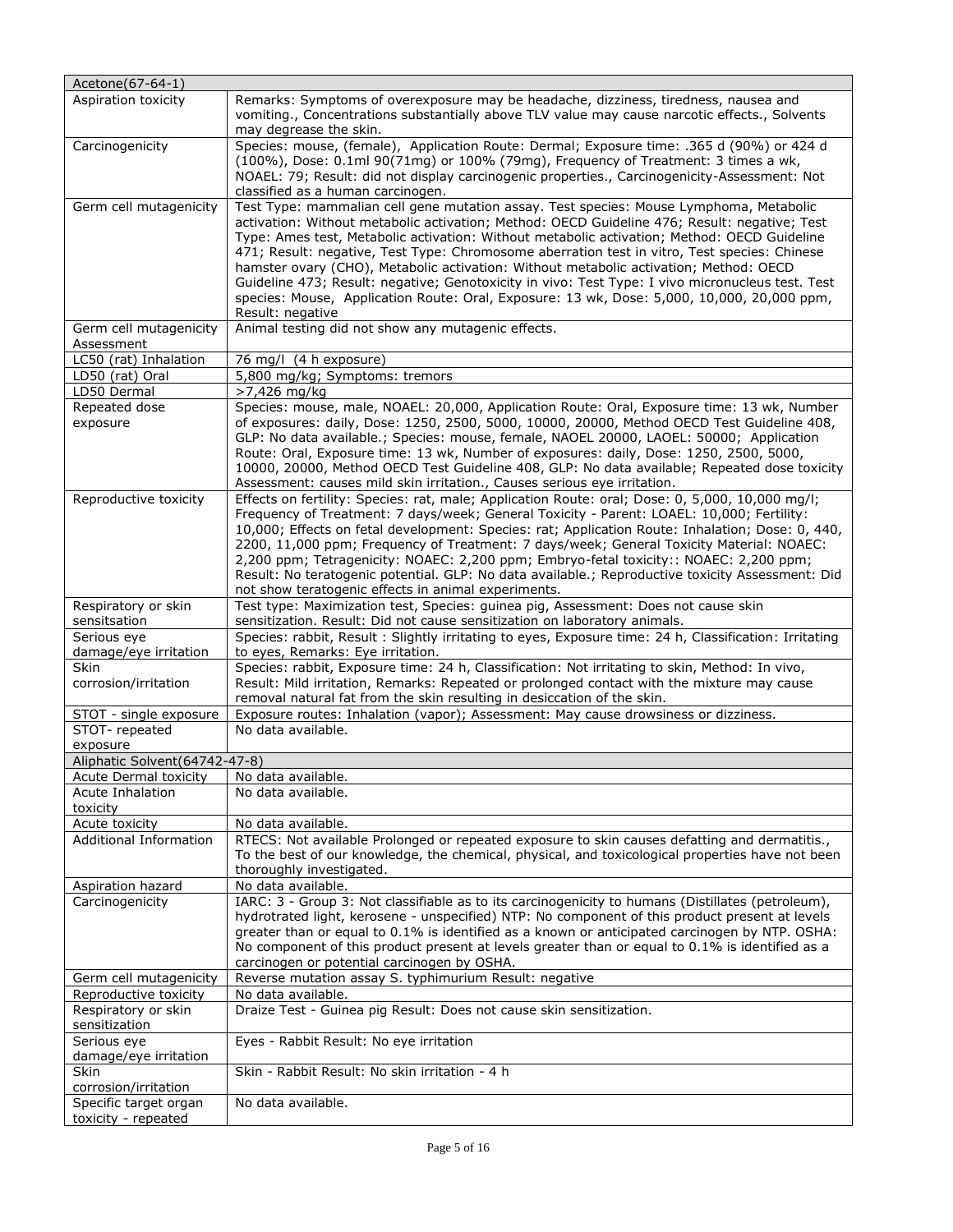| exposure                                    |                                                                                                                                                                                                 |
|---------------------------------------------|-------------------------------------------------------------------------------------------------------------------------------------------------------------------------------------------------|
| Specific target organ                       | No data available.                                                                                                                                                                              |
| toxicity - single                           |                                                                                                                                                                                                 |
| exposure                                    |                                                                                                                                                                                                 |
| Aluminum Hydroxide(21645-51-2)              |                                                                                                                                                                                                 |
| <b>Additional Information</b>               | RTECS: BD0940000 Nausea, Vomiting, and Constipation.                                                                                                                                            |
| Aspiration hazard                           | No data available.                                                                                                                                                                              |
| Carcinogenicity                             | IARC: No components of this product present at levels greater than or equal to 0.1% is                                                                                                          |
|                                             | identified as probable, possible or confirmed human carcinogen by IARC. ACGIH: No component<br>of this product present at levels greater than or equal to 0.1% is identified as a carcinogen or |
|                                             | potential carcinogen by ACGIH. NTP: No component of this product present at levels greater                                                                                                      |
|                                             | than or equal to 0.1% is identified as a known or anticipated carcinogen by NTP. OSHA: No                                                                                                       |
|                                             | component of this product present at levels greater than or equal to 0.1% is identified as a                                                                                                    |
|                                             | carcinogen or potential carcinogen by OSHA.                                                                                                                                                     |
| Dermal                                      | No data available.                                                                                                                                                                              |
| Germ cell mutagenicity                      | Mouse lymphocyte Result- negative Mutagenicity (micronucleus test) Rat - male Result: negative                                                                                                  |
| Inhalation                                  | No data available.                                                                                                                                                                              |
| LD50 Oral - Rat -                           | >5,000 mg/kg, Oral - Rat - female                                                                                                                                                               |
| female - Acute toxicity                     |                                                                                                                                                                                                 |
| Reproductive toxicity                       | No data available.                                                                                                                                                                              |
| Respiratory or skin                         | Maximization Test (GPMT) - Guinea pig Result- Does not cause skin sensitization. (OECD Test                                                                                                     |
| sensitization                               | Guideline 406)                                                                                                                                                                                  |
| Serious eye                                 | Eyes - Rabbit Result: No eye irritation (OECD Test Guideline 405)                                                                                                                               |
| damage/eye irritation<br>Skin               | Skin - Rabbit Result: No skin irritation - 4 h (OECD Test Guideline 404)                                                                                                                        |
| corrosion/irritation                        |                                                                                                                                                                                                 |
| Specific target organ                       | No data available.                                                                                                                                                                              |
| toxicity - repeated                         |                                                                                                                                                                                                 |
| exposure                                    |                                                                                                                                                                                                 |
| Specific target organ                       | No data available.                                                                                                                                                                              |
| toxicity - single                           |                                                                                                                                                                                                 |
| exposure                                    |                                                                                                                                                                                                 |
| Amorphous Silica(7631-86-9)                 |                                                                                                                                                                                                 |
| Additional toxicological                    | The product is not subject to classification according to internally approved calculation methods                                                                                               |
| information                                 | for preparations: When used and handled according to specifications, the product does not have                                                                                                  |
|                                             | any harmful effects according to our experience and information provided to us.                                                                                                                 |
| Irritant of skin                            | Not irritating (rabbit) (OCED 404)                                                                                                                                                              |
| Irritatant of eyes                          | Not irritating (rabbit) (OCED 405)                                                                                                                                                              |
| LC0 - Inhalative                            | >140->2000 mg/m3 / 4 h (Rat) (OCED 403)                                                                                                                                                         |
| LD50 - Dermal - Rabbit                      | >5000 mg/kg (Rabbit)                                                                                                                                                                            |
| LD50 - Oral - Rat<br>Other information -    | >5000 mg/kg (Rat) (OECD 401)<br>$=$ > 1340 mg/kg/day                                                                                                                                            |
| Oral                                        |                                                                                                                                                                                                 |
| Sensitization                               | Not sensitizating (guinea pig) (OCED 406)                                                                                                                                                       |
| Dibutyltin Dilaurate(77-58-7)               |                                                                                                                                                                                                 |
| Chronic Health Hazard                       | Dibutyltin compounds have shown reproductive and immunotoxic effects in laboratory animals.                                                                                                     |
|                                             | Abnormalities noted at necropsy of animals treated with 2000 mg/kg of dibutyltin dilaurate were                                                                                                 |
|                                             | hemorrhagic lungs, dark liver, dark kidneys, hemorrhage of gastric mucosa, hemorrhage of the                                                                                                    |
|                                             | large and small intestines, enlarged bile duct and behavioral and central nervous system effects.                                                                                               |
|                                             | Decreased fertility was seen in hens following dietary administration equal to 78 mg/kg.                                                                                                        |
| Eye irritation/corrosion                    | Severe eye irritation.                                                                                                                                                                          |
| Inhalation                                  | No data is available on the product itself.                                                                                                                                                     |
| LD50 - Rabbit (Dermal)                      | > 2,000 mg/kg, Method: Estimated.                                                                                                                                                               |
| LD50 - Rat (Ingestion)                      | > 2,000 mg/kg                                                                                                                                                                                   |
| Skin                                        | Severe skin irritation. Corrosive to the skin of a rabbit.                                                                                                                                      |
| irritation/corrosion<br>Magnesite(546-93-0) |                                                                                                                                                                                                 |
| Information regarding                       | No data available.                                                                                                                                                                              |
| toxicological effects                       |                                                                                                                                                                                                 |
| Meta-Xylene(108-38-3)                       |                                                                                                                                                                                                 |
| <b>Additional Information</b>               | RTECS: ZE2275000 Liver injury may occur., Kidney injury may occur., Blood disorders, burning                                                                                                    |
|                                             | sensation, Cough, wheezing, laryngitis, Shortness of breath, Headache, Nausea, Vomiting,                                                                                                        |
|                                             | narcosis, Lung irritation, chest pain, pulmonary edema, Central nervous system depression,                                                                                                      |
|                                             | Dermatitis, Gastrointestinal disturbance.                                                                                                                                                       |
| Aspiration hazard                           | May be fatal if swallowed and enters airways.                                                                                                                                                   |
| Carcinogenicity                             | This product is or contains a component that is not classifiable as to its carcinogenicity based on                                                                                             |
|                                             | its IARC, ACGIH, NTP, or EPA classification. IARC: 3 - Group 3: Not classifiable as to its                                                                                                      |
|                                             | carcinogenicity to humans (m-Xylene) NTP: No component of this product present at levels                                                                                                        |
|                                             | greater than or equal to 0.1% is identified as a known or anticipated carcinogen by NTP. OSHA:                                                                                                  |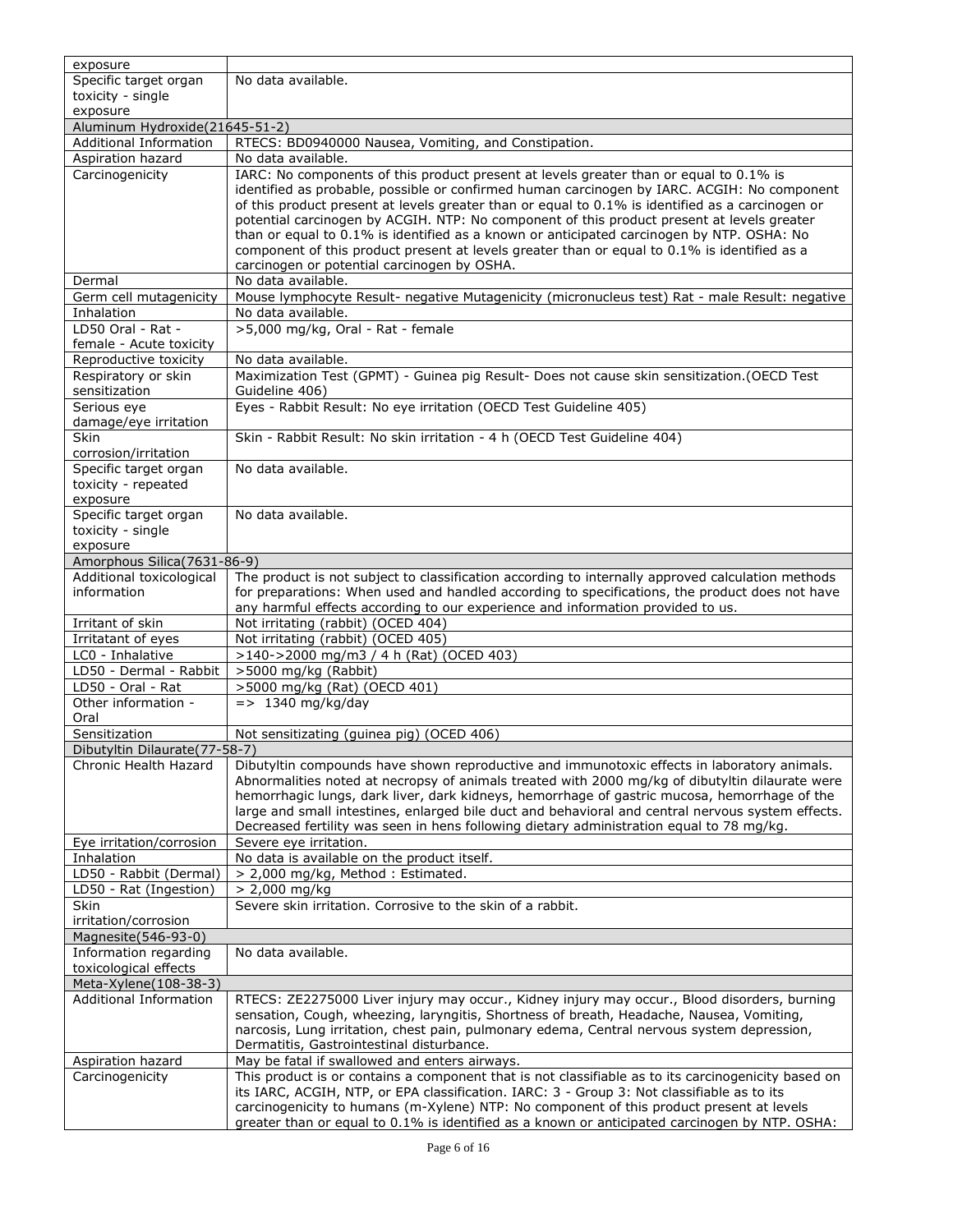|                                                 | No component of this product presents at levels greater than or equal to 0.1% is identified as a                         |
|-------------------------------------------------|--------------------------------------------------------------------------------------------------------------------------|
|                                                 | carcinogen or potential carcinogen by OSHA.                                                                              |
| Germ cell mutagenicity<br>LC50 Inhalation (Rat, | No data available.<br>6700 ppm, 4 h - (Directive 67/548/EEC, Annex V, B.2.)                                              |
| Male)                                           |                                                                                                                          |
| LD50 Dermal (Rabbit,<br>Male)                   | 12,126 mg/kg Remarks: Classified according to Regulation (EU) 1272/2008, Annex VI (Table<br>3.1/3.2). No data available. |
| LD50 Oral (Rat, Male)                           | 6,602 mg/kg (OECD Test Guideline 401)                                                                                    |
| Reproductive toxicity                           | Overexposure may cause reproductive disorder(s) based on tests with laboratory animals.                                  |
| Respiratory or skin                             | Mouse Result: Does not cause skin sensitization. (OECD Test Guideline 429)                                               |
| sensitization<br>Serious eye                    | Eyes - Rabbit Result: Severe eye irritation - 24 h                                                                       |
| damage/eye irritation                           |                                                                                                                          |
| <b>Skin</b>                                     | Skin - Rabbit Result: Skin irritation - 24 h                                                                             |
| corrosion/irritation                            |                                                                                                                          |
| Specific target organ<br>toxicity - repeated    | No data available.                                                                                                       |
| exposure                                        |                                                                                                                          |
| Specific target organ                           | Inhalation - May cause respiratory irritation.                                                                           |
| toxicity - single                               |                                                                                                                          |
| exposure<br>Methyl Amyl Ketone(110-43-0)        |                                                                                                                          |
| Aspiration hazard                               | May be harmful if swallowed and enters airways.                                                                          |
| Carcinogenicity                                 | No data available.                                                                                                       |
| LD50 Dermal - (Rat)                             | >2,000 mg/kg                                                                                                             |
| LD50 Inhalation - (Rat)                         | $>16.7$ mg/l (4 h)                                                                                                       |
| LD-50 Oral - (Rat)                              | 1,600 mg/kg                                                                                                              |
| Mutagenicity                                    | In vitro, No data available., In vivo, No data available.                                                                |
| Other adverse effects<br>Repeated dose toxicity | No data available.<br>No data available.                                                                                 |
| Reproductive toxicity                           | No data available.                                                                                                       |
| Respiratory or skin                             | Skin Sensitization:, (Mouse) - non-sensitizing.                                                                          |
| sensitization                                   |                                                                                                                          |
| Serious eye                                     | (Rabbit, 24 h): slight.                                                                                                  |
| damage/eye irritation<br>Skin                   | (Rabbit, 24 h): moderate.                                                                                                |
| corrosion/irritation                            |                                                                                                                          |
| Specific target organ                           | No data available.                                                                                                       |
| toxicity - repeated                             |                                                                                                                          |
| exposure                                        | No data available.                                                                                                       |
| Specific target organ<br>toxicity - single      |                                                                                                                          |
| exposure                                        |                                                                                                                          |
| n-Butyl Acetate(123-86-4)                       |                                                                                                                          |
| Aspiration hazard                               | No data available.                                                                                                       |
| Carcinogenicity                                 | No data available.                                                                                                       |
| Inhalation<br>LD-50 Dermal -                    | No data available.<br>$> 16$ ml/kg                                                                                       |
| (Rabbit)                                        |                                                                                                                          |
| LD-50 Oral - (Rat)                              | 14,130 mg/kg                                                                                                             |
| Mutagenicity                                    | In vitro: No data available. In vivo: No data available.                                                                 |
| Other adverse effects:                          | No data available.                                                                                                       |
| Repeated dose toxicity<br>Reproductive toxicity | No data available.<br>No data available.                                                                                 |
| Respiratory or skin                             | Skin Sensitization:, (Guinea Pig) - non-sensitizing.                                                                     |
| sensitization                                   |                                                                                                                          |
| Serious eye                                     | (Rabbit, 24 h): none                                                                                                     |
| damage/eye irritation                           |                                                                                                                          |
| Skin<br>corrosion/irritation                    | (Rabbit, 24 h): none                                                                                                     |
| Specific target organ                           | No data available.                                                                                                       |
| toxicity - repeated                             |                                                                                                                          |
| exposure                                        |                                                                                                                          |
| Specific target organ                           | Narcotic effect.                                                                                                         |
| toxicity - single<br>exposure                   |                                                                                                                          |
| O-Xylene(95-47-6)                               |                                                                                                                          |
| <b>Additional Information</b>                   | RTECS: ZE2450000 narcosis, Lung irritation, chest pain, pulmonary edema, Central nervous                                 |
|                                                 | system depression, Dermatitis, Gastrointestinal disturbance, Liver injury may occur., Kidney                             |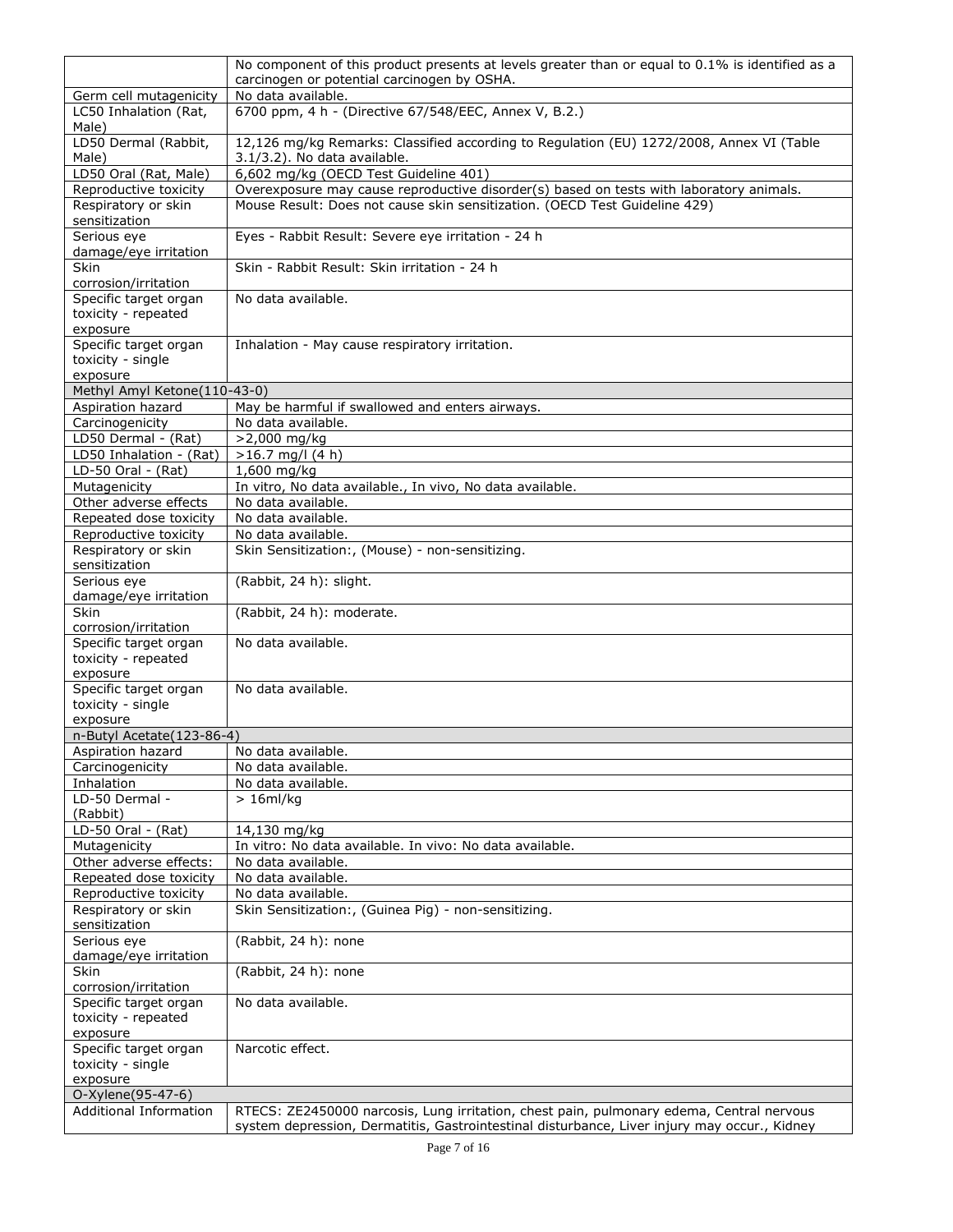|                                                        | injury may occur., Blood disorders Nerves. -                                                                                                                                            |
|--------------------------------------------------------|-----------------------------------------------------------------------------------------------------------------------------------------------------------------------------------------|
| Aspiration hazard                                      | May be fatal if swallowed and enters airways.                                                                                                                                           |
| Carcinogenicity                                        | This product is or contains a component that is not classifiable as to its carcinogenicity based on                                                                                     |
|                                                        | its IARC, ACGIH, NTP, or EPA classification. IARC: 3 - Group 3: Not classifiable as to its                                                                                              |
|                                                        | carcinogenicity to humans (o-Xylene) NTP: No component of this product present at levels                                                                                                |
|                                                        | greater than or equal to 0.1% is identified as a known or anticipated carcinogen by NTP. OSHA:                                                                                          |
|                                                        | No component of this product present at levels greater than or equal to 0.1% is identified as a                                                                                         |
|                                                        | carcinogen or potential carcinogen by OSHA.<br>No data available.                                                                                                                       |
| Dermal -                                               | Ames test Salmonella typhimurium Result: negative                                                                                                                                       |
| Germ cell mutagenicity<br>LC50 - Inhalation - Rat      | >18,800 mg/m3, Rat - male - 6 h                                                                                                                                                         |
| - Male                                                 |                                                                                                                                                                                         |
| LD50 - Intraperitoneal                                 | 1,364 mg/kg, Mouse                                                                                                                                                                      |
| - Mouse -                                              |                                                                                                                                                                                         |
| Oral - Acute Toxicity                                  | No data available.                                                                                                                                                                      |
| Reproductive toxicity                                  | No data available.                                                                                                                                                                      |
| Respiratory or skin                                    | Mouse Result: Does not cause skin sensitization. (OECD Test Guideline 429)                                                                                                              |
| sensitization                                          |                                                                                                                                                                                         |
| Serious eye                                            | No data available.                                                                                                                                                                      |
| damage/eye irritation                                  |                                                                                                                                                                                         |
| Skin                                                   | Skin - Rabbit Result: Irritating to skin. - 24 h                                                                                                                                        |
| corrosion/irritation                                   | No data available.                                                                                                                                                                      |
| Specific target organ<br>toxicity - repeated           |                                                                                                                                                                                         |
| exposure                                               |                                                                                                                                                                                         |
| Specific target organ                                  | No data available.                                                                                                                                                                      |
| toxicity - single                                      |                                                                                                                                                                                         |
| exposure                                               |                                                                                                                                                                                         |
| P.M. Acetate(108-65-6)                                 |                                                                                                                                                                                         |
| Aspiration hazard                                      | No data available.                                                                                                                                                                      |
| Carcinogenicity                                        | No data available.                                                                                                                                                                      |
| LC50 - Inhalation Rat                                  | >4345 ppm (Rat, 6 h)                                                                                                                                                                    |
| LD50 - Dermal - Rabbit                                 | >5000 mg/kg                                                                                                                                                                             |
| LD50 - Oral - Rat                                      | 6,190 mg/kg                                                                                                                                                                             |
| Mutagenicity                                           | In vitro: No data available. In vivo: No data available.                                                                                                                                |
| Other adverse effects                                  | No data available.                                                                                                                                                                      |
| Repeated dose toxicity                                 | No data available.                                                                                                                                                                      |
| Reproductive toxicity.                                 | No data available.                                                                                                                                                                      |
| Respiratory or skin<br>sensitization                   | Skin Sensitization:, (Guinea Pig) - non-sensitizing                                                                                                                                     |
| Serious eye                                            | (Rabbit): very slight                                                                                                                                                                   |
| damage/eye irritation                                  |                                                                                                                                                                                         |
| Skin                                                   | Specified substance(s) 2-methoxy-1-methylethyl acetate (Rabbit, 4 h): none (Rabbit, 24 h):                                                                                              |
| corrosion/irritation                                   | none.                                                                                                                                                                                   |
| Specific target organ                                  | No data available.                                                                                                                                                                      |
| toxicity - repeated                                    |                                                                                                                                                                                         |
| exposure                                               |                                                                                                                                                                                         |
| Specific target organ                                  | No data available.                                                                                                                                                                      |
| toxicity - single                                      |                                                                                                                                                                                         |
| exposure                                               |                                                                                                                                                                                         |
| Para-Xylene(106-42-3)<br><b>Additional Information</b> |                                                                                                                                                                                         |
|                                                        | RTECS: ZE2625000 narcosis, Lung irritation, chest pain, pulmonary edema, Central nervous<br>system depression, Gastrointestinal disturbance, Liver injury may occur., Kidney injury may |
|                                                        | occur., Blood disorders Stomach - Irregularities - Based on Human Evidence Stomach -                                                                                                    |
|                                                        | Irregularities - Based on Human Evidence.                                                                                                                                               |
| Aspiration hazard                                      | No data available.                                                                                                                                                                      |
| Carcinogenicity                                        | IARC: 3 - Group 3: Not classifiable as to its carcinogenicity to humans (p-Xylene) NTP: No                                                                                              |
|                                                        | component of this product present at levels greater than or equal to 0.1% is identified as a                                                                                            |
|                                                        | known or anticipated carcinogen by NTP. OSHA: No component of this product present at levels                                                                                            |
|                                                        | greater than or equal to 0.1% is identified as a carcinogen or potential carcinogen by OSHA.                                                                                            |
| Germ cell mutagenicity                                 | No data available.                                                                                                                                                                      |
| LC50 - Inhalation - Rat                                | 4,550 ppm, Rat - 4 h                                                                                                                                                                    |
| LD50 - Oral - Rat -                                    | 5,000 mg/m3, Oral - Rat                                                                                                                                                                 |
| Acute toxicity                                         |                                                                                                                                                                                         |
| LD50 - Oral - Rat -Male                                | 3,253 mg/kg, Oral - Rat - Male                                                                                                                                                          |
| Reproductive toxicity                                  | No data available. May cause reproductive disorders.                                                                                                                                    |
| Respiratory or skin<br>sensitization                   | No data available.                                                                                                                                                                      |
| Serious eye                                            | No data available.                                                                                                                                                                      |
|                                                        |                                                                                                                                                                                         |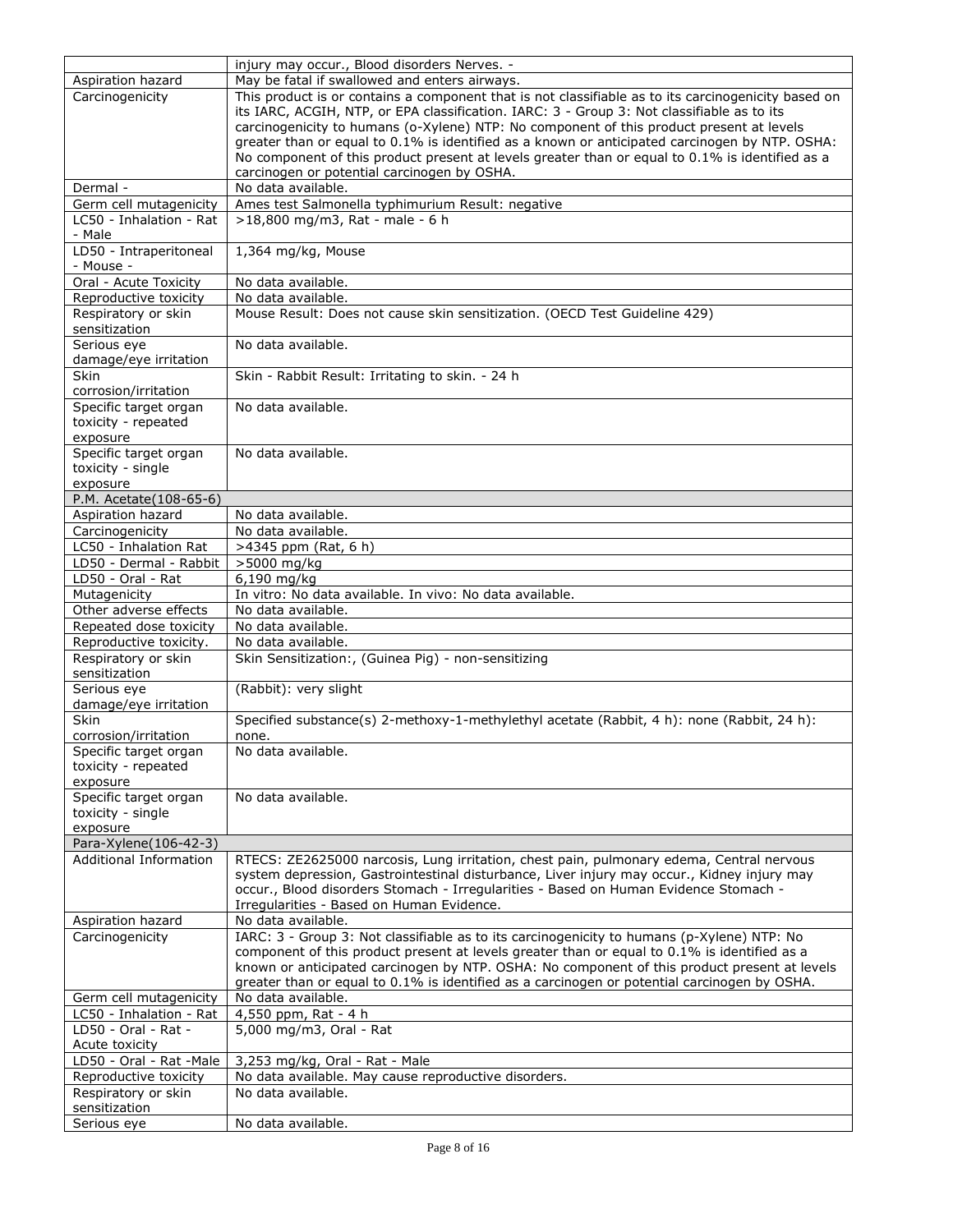| damage/eye irritation                      |                                                                                                                                                                                                    |
|--------------------------------------------|----------------------------------------------------------------------------------------------------------------------------------------------------------------------------------------------------|
| <b>Skin</b>                                | Skin - Rabbit Result: Moderate skin irritation - 4 h                                                                                                                                               |
| corrosion/irritation                       |                                                                                                                                                                                                    |
| Specific target organ                      | No data available.                                                                                                                                                                                 |
| toxicity - repeated                        |                                                                                                                                                                                                    |
| exposure<br>Specific target organ          | No data available.                                                                                                                                                                                 |
| toxicity - single                          |                                                                                                                                                                                                    |
| exposure                                   |                                                                                                                                                                                                    |
| Phenylethane(100-41-4)                     |                                                                                                                                                                                                    |
| Aspiration toxicity                        | May be fatal if swallowed and enters airways.                                                                                                                                                      |
| Carcinogenicity                            | Species: mouse, (male and female) Application Route: Inhalation Exposure time: 103 wk                                                                                                              |
|                                            | Activity duration: 6 h Dose: 0, 75, 250, 750 ppm Frequency of Treatment: 5 days/week NOAEL:                                                                                                        |
|                                            | 250 ppm Method: OECD Test Guideline 453 Result: evidence of carcinogenic activity Symptoms:                                                                                                        |
|                                            | increased incidences of alveolar/bronchiolar neoplasms, increase incidence of hepatocellular                                                                                                       |
|                                            | carcinomas GLP: yes Carcinogenicity - Assessment : Carcinogenicity classification not possible                                                                                                     |
|                                            | from current data.                                                                                                                                                                                 |
| Germ cell mutagenicity                     | Genotoxicity in vitro, Test Type: Chromosome aberration test in vitro Test species: Chinese                                                                                                        |
|                                            | hamster ovary (CHO) Metabolic activation: with and without metabolic activation Method: OECD                                                                                                       |
|                                            | Test Guideline 473 Result: negative GLP: no: Test Type: Mammalian cell gene mutation assay<br>Test species: mouse lymphoma cells Metabolic activation: with and without metabolic activation       |
|                                            | Method: OECD Test Guideline 476 Result: negative GLP: yes Genotoxicity in vivo: Test Type:                                                                                                         |
|                                            | In vivo micronucleus test species: mouse (male) Application Route: Oral Method: OECD Test                                                                                                          |
|                                            | Guideline 474 Result: negative GLP: yes Test Type: DNA damage and/or repair Test species:                                                                                                          |
|                                            | mouse (male and female) Application Route: Inhalation Method: OECD Test Guideline 486                                                                                                              |
|                                            | Result: negative GLP: yes Germ cell mutagenicity Assessment : In vivo tests did not show                                                                                                           |
|                                            | mutagenic effects                                                                                                                                                                                  |
| LC50 (Mouse, Male)                         | 10 mg/l Assessment: The component/mixture is moderately toxic after short term inhalation.                                                                                                         |
| LD50 (rabbit)                              | 15,433 mg/kg                                                                                                                                                                                       |
| Repeated dose toxicity                     | Species: rat, male and female NOAEL: 75 mg/kg Application Route: Oral Exposure time: 28 d                                                                                                          |
|                                            | Dose: 75, 250 and 750 mg/kg bw/day Method: OECD Test Guideline 407 GLP: yes Symptoms:                                                                                                              |
| Reproductive toxicity                      | Increased kidney and liver weights<br>Effects on fertility: Test Type: One generation study Species: rat, male and female Application                                                              |
|                                            | Route: Inhalation Dose: 0, 100, 500 and 1000 ppm Duration of Single Treatment: 6 h General                                                                                                         |
|                                            | Toxicity - Parent: NOAEC: 1,000 ppm General Toxicity F1: NOAEC: 100 ppm Symptoms:                                                                                                                  |
|                                            | Reduced foetal weight. Reduced offspring weight gain. Method: OECD Test Guideline 415 Result:                                                                                                      |
|                                            | No reproductive effects. GLP: yes Effects on foetal development : Species: rat Application Route:                                                                                                  |
|                                            | Inhalation Dose: 0, 100, 500, 1000, 2000 ppm Duration of Single Treatment: 15 d General                                                                                                            |
|                                            | Toxicity Maternal: NOAEC: 500 ppm Teratogenicity: NOAEC: 2,000 ppm Developmental Toxicity:                                                                                                         |
|                                            | NOAEC: 500 ppm Symptoms: Reduced body weight Method: OECD Test Guideline 414 Result:                                                                                                               |
|                                            | Developmental toxicity occurred at maternal toxicity dose levels GLP: No data available                                                                                                            |
|                                            | Reproductive toxicity - Assessment : No toxicity to reproduction Did not show teratogenic effects                                                                                                  |
| Respiratory or skin                        | in animal experiments.<br>Remarks: No data available                                                                                                                                               |
| sensitization                              |                                                                                                                                                                                                    |
| Serious eye                                | Species: rabbit Result: Mild eye irritation Remarks: No data available                                                                                                                             |
| damage/eye irritation                      |                                                                                                                                                                                                    |
| Skin                                       | Species: rabbit Result: Mild skin irritation                                                                                                                                                       |
| corrosion/irritation                       |                                                                                                                                                                                                    |
| STOT - repeated                            | Target Organs: Auditory system Assessment: May cause damage to organs through prolonged                                                                                                            |
| exposure                                   | or repeated exposure., The substance or mixture is classified as specific target organ toxicant,                                                                                                   |
|                                            | repeated exposure, category 2.                                                                                                                                                                     |
| STOT - single exposure<br>Talc(14807-96-6) | No data available.                                                                                                                                                                                 |
| Acute toxicity - Dermal                    | No data available.                                                                                                                                                                                 |
| Acute toxicity -                           | No data available.                                                                                                                                                                                 |
| Inhalation                                 |                                                                                                                                                                                                    |
| <b>Additional Information</b>              | RTECS: WW2710000 Prolonged inhalation of crystalline silica may result in silicosis, a disabling                                                                                                   |
|                                            | pulmonary fibrosis characterized by fibrotic changes and miliary nodules in the lungs, a dry                                                                                                       |
|                                            | cough, shortness of breath, emphysema, decreased chest expansion, and increased                                                                                                                    |
|                                            | susceptibility to tuberculosis. In advanced stages, loss of appetite, pleuritic pain, and total                                                                                                    |
|                                            | incapacity to work. Advanced silicosis may result in death due to cardiac failure or destruction of                                                                                                |
|                                            | lung tissue. Crystalline silica is classified as group 1 "known to be carcinogenic to humans" by                                                                                                   |
|                                            | IARC and "sufficient evidence" of carcinogenicity by the NTP. To the best of our knowledge, the<br>chemical, physical, and toxicological properties have not been thoroughly investigated. Stomach |
|                                            | - Irregularities - Based on Human Evidence Liver - Irregularities - Based on Human Evidence                                                                                                        |
|                                            | Stomach - Irregularities - Based on Human Evidence Liver - Irregularities - Based on Human                                                                                                         |
|                                            | Evidence (Quartz).                                                                                                                                                                                 |
| Aspiration hazard                          | No data available.                                                                                                                                                                                 |
| Carcinogenicity                            | Carcinogenicity - Rat - Inhalation Tumorigenic: Equivocal tumorigenic agent by RTECS criteria.                                                                                                     |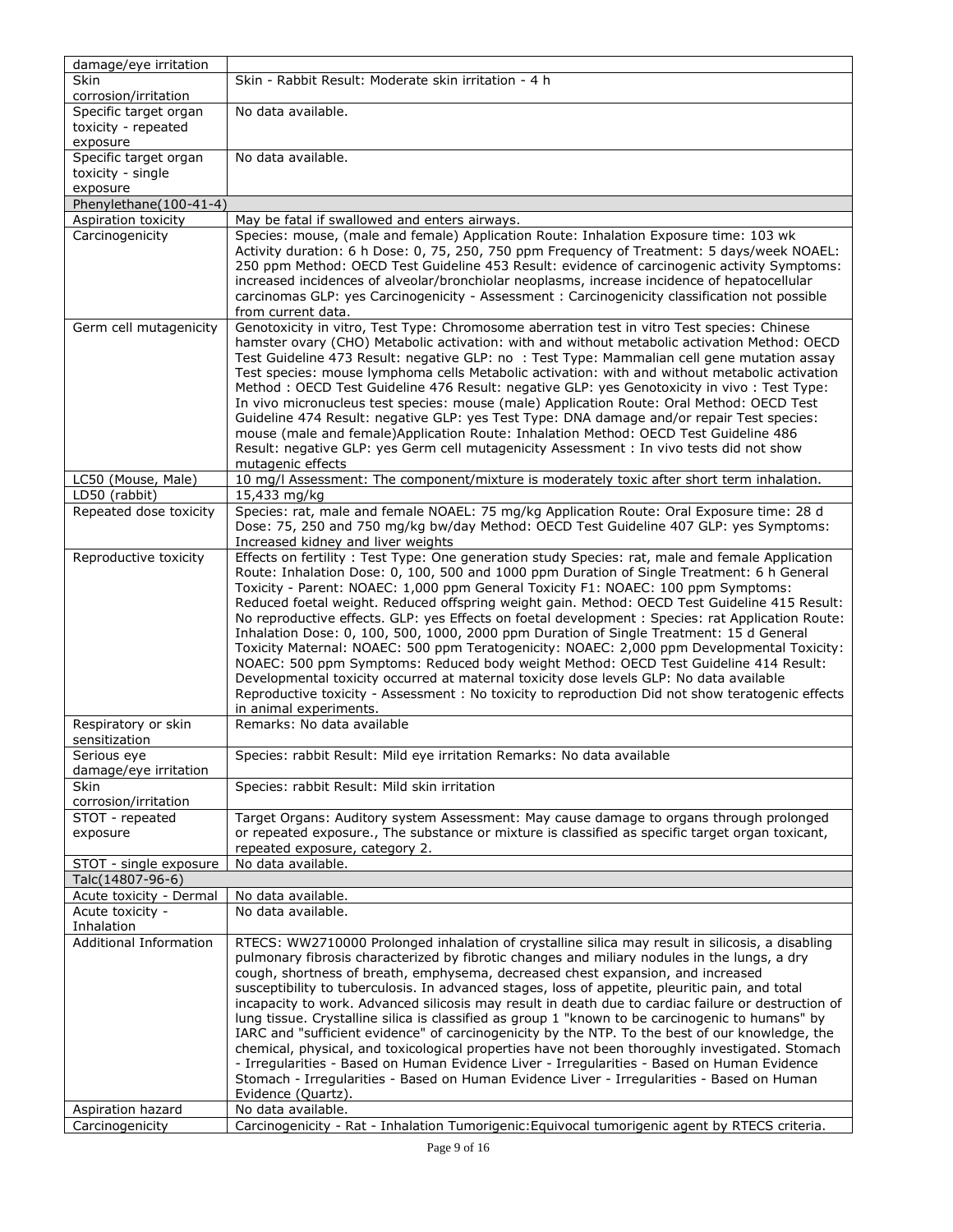|                                                        | Lungs, Thorax, or Respiration: Tumors. IARC: 1 - Group 1: Carcinogenic to humans (Quartz)<br>IARC: 3 - Group 3: Not classifiable as to its carcinogenicity to humans (Hydrous magnesium<br>silicate) 3 - Group 3: Not classifiable as to its carcinogenicity to humans (Hydrous magnesium<br>silicate) NTP: Known to be human carcinogen (Quartz) OSHA: No component of this product<br>present at levels greater than or equal to 0.1% is identified as a carcinogen or potential<br>carcinogen by OSHA. |
|--------------------------------------------------------|-----------------------------------------------------------------------------------------------------------------------------------------------------------------------------------------------------------------------------------------------------------------------------------------------------------------------------------------------------------------------------------------------------------------------------------------------------------------------------------------------------------|
| Germ cell mutagenicity                                 | No data available.                                                                                                                                                                                                                                                                                                                                                                                                                                                                                        |
| Reproductive toxicity                                  | No data available.                                                                                                                                                                                                                                                                                                                                                                                                                                                                                        |
| Respiratory or skin<br>sensitization                   | No data available.                                                                                                                                                                                                                                                                                                                                                                                                                                                                                        |
| Serious eye<br>damage/eye irritation                   | No data available.                                                                                                                                                                                                                                                                                                                                                                                                                                                                                        |
| Skin                                                   | Skin - Human Result: Mild skin irritation - 3 h                                                                                                                                                                                                                                                                                                                                                                                                                                                           |
| corrosion/irritation                                   |                                                                                                                                                                                                                                                                                                                                                                                                                                                                                                           |
| Specific target organ<br>toxicity - repeated           | No data available.                                                                                                                                                                                                                                                                                                                                                                                                                                                                                        |
| exposure                                               |                                                                                                                                                                                                                                                                                                                                                                                                                                                                                                           |
| Specific target organ<br>toxicity - single<br>exposure | No data available.                                                                                                                                                                                                                                                                                                                                                                                                                                                                                        |
| Titanium Dioxide (13463-67-7)                          |                                                                                                                                                                                                                                                                                                                                                                                                                                                                                                           |
| Carcinogenicity                                        | In lifetime inhalation studies rats were exposed for 2 years to respectively 10, 50, 250 mg/m3 of<br>respirable Ti02.                                                                                                                                                                                                                                                                                                                                                                                     |
| Dermal ALD (rabbit)                                    | >10000 mg/m3                                                                                                                                                                                                                                                                                                                                                                                                                                                                                              |
| Eye irritation                                         | slight irritation                                                                                                                                                                                                                                                                                                                                                                                                                                                                                         |
| Inhalation 4 h ALC                                     | $>6.82$ mg/l                                                                                                                                                                                                                                                                                                                                                                                                                                                                                              |
| ORAL ALD (rat)                                         | >2400 mg/kg                                                                                                                                                                                                                                                                                                                                                                                                                                                                                               |
| Sensitsation                                           | Did not cause sensitsation on laboratory animals.                                                                                                                                                                                                                                                                                                                                                                                                                                                         |
| Skin irritation                                        | slight irritation                                                                                                                                                                                                                                                                                                                                                                                                                                                                                         |

### **12. ECOLOGICAL INFORMATION**

| Acetone(67-64-1)                          |                                                                                                 |
|-------------------------------------------|-------------------------------------------------------------------------------------------------|
| Bioacculative potential                   | Parition coefficient: n-octanol/water: log Pow: -0.24                                           |
| EC50 (Daphnia magna                       | 7,630 mg/l (Exposure time 48 h); Test substance: Acetone                                        |
| (Water flea))                             |                                                                                                 |
| LC50 (Oncorhynchus                        | 6,100 mg/l (Exposure time: 48 h)                                                                |
| mykiss (rainbow                           |                                                                                                 |
| trout))                                   |                                                                                                 |
| Mobility in soil                          | No data available.                                                                              |
| Other adverse effects                     | No data Available. Regulation: 40 CFR Protection of Environment; Part 82 Protection of          |
|                                           | Stratospheric Ozone - CAA Section 602 Class I Substances., Additional ecological information:   |
|                                           | No data available.                                                                              |
| Persistence and                           | Biodegrability: Remarks: No data available                                                      |
| degrability                               |                                                                                                 |
| Toxicity to algae                         | Remarks: No data available                                                                      |
| Aliphatic Solvent (64742-47-8)            |                                                                                                 |
| Bioaccumulative                           | No data available.                                                                              |
| potential                                 |                                                                                                 |
| EC50 (Daphnia Magna)                      | 1.4 mg/l - 48 h, - Daphnia magna (Water flea), (OECD Test Guideline 202)                        |
| Toxicity to daphnia and                   |                                                                                                 |
| other aguatic                             |                                                                                                 |
| invertebrates                             |                                                                                                 |
| LC50 (Rainbow trout)                      | 2.9 mg/l - 96 h, Oncorhynchus mykiss (rainbow trout)                                            |
| Toxicity to fish                          |                                                                                                 |
| Mobility in soil<br>Other adverse effects | No data available.                                                                              |
|                                           | An environmental hazard cannot be excluded in the event of unprofessional handling or disposal. |
| Persistence and                           | Toxic to aquatic life. No data available.<br>No data available.                                 |
| degradability                             |                                                                                                 |
| Results of PBT and                        | PBT/vPvB assessment not available as chemical safety assessment not required/not conducted.     |
| vPvB assessment                           |                                                                                                 |
| Aluminum Hydroxide(21645-51-2)            |                                                                                                 |
| Bioaccumulative                           | Inert material.                                                                                 |
| potential                                 |                                                                                                 |
| EC50 - Daphnia -                          | >10,000 mg/l, Daphnia magna (Water flea) (OECD Test Guideline 202)                              |
| Toxicity to daphnia and                   |                                                                                                 |
| other aquatic                             |                                                                                                 |
|                                           |                                                                                                 |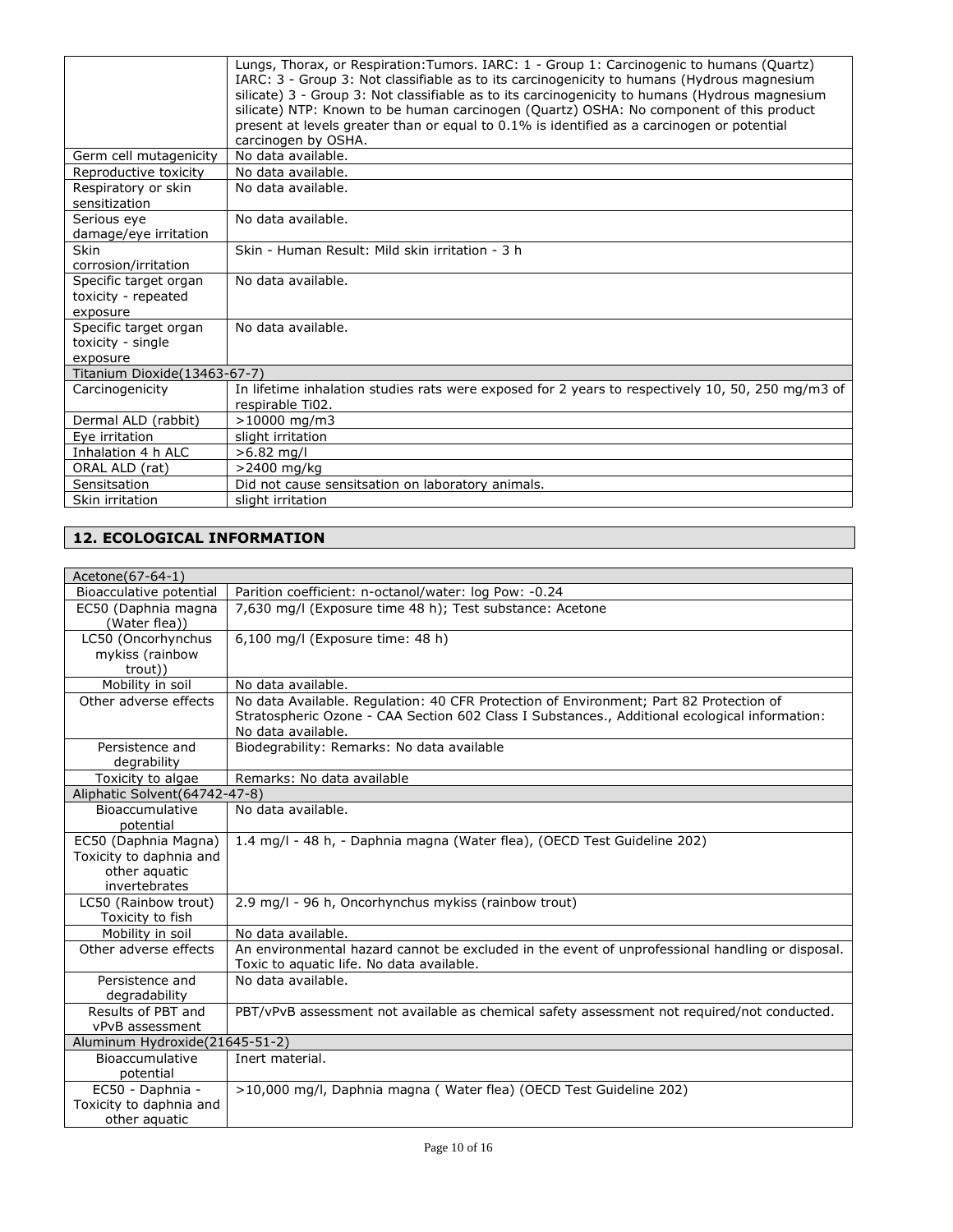| invertebrates                                         |                                                                                                      |
|-------------------------------------------------------|------------------------------------------------------------------------------------------------------|
| EC50 - Fish - Toxicity                                | >10,000 mg/l, Fish                                                                                   |
| to fish                                               |                                                                                                      |
| Mobility in soil                                      | Inert material.                                                                                      |
| NOEC - Toxicity to                                    | >0.004 mg/l, 72 h, Pseudokirchneriella subcapitata (algae) - (OECD Test Guideline 201)               |
| algae<br>Other adverse effects                        | None known.                                                                                          |
| Persistence and                                       | Non-degradable                                                                                       |
| degradability                                         |                                                                                                      |
| Amorphous Silica(7631-86-9)                           |                                                                                                      |
| Additional ecological                                 | General notes: Do not allow product to reach ground water, water course or sewage system.            |
| information                                           |                                                                                                      |
| Bioaccumulative                                       | No further revelent information available.                                                           |
| potential                                             |                                                                                                      |
| EC50 - Algae                                          | >10000 mg/l (Scenedesmus subspicatus) (72 h) (OCED 201) comparable substance                         |
| EC50 - Daphnia magna                                  | >1000 mg/l (Daphnia magna) (24 h) (OCED 202)                                                         |
| LCO - Zebra fish                                      | 10000 mg/l (zebra fish) (96 h) (static) (OCED203)                                                    |
| Mobility in soil                                      | No further revelent information available.                                                           |
| Persistence and                                       | The product is chemically and biologically inert. By the insolubility in water there is a separation |
| degrability                                           | at every filtration and sedimentation process.                                                       |
| Dibutyltin Dilaurate(77-58-7)<br>Aquatic toxicity     |                                                                                                      |
| Bioaccumulation                                       | No data is available on the product itself.<br>No data is available on the product itself.           |
| EC50 - Daphnia                                        | 2.28 mg/l, Species : Daphnia magna.                                                                  |
| LC50 - Fish                                           | 2 mg/l, Species: Fish.                                                                               |
| Mobility                                              | No data available.                                                                                   |
| Persistence and                                       | Biodegradability: No data is available on the product itself.                                        |
| degradability                                         |                                                                                                      |
| Toxicity to other                                     | No data available.                                                                                   |
| organisms                                             |                                                                                                      |
| Magnesite(546-93-0)                                   |                                                                                                      |
| Ecological toxicity                                   | No data available.                                                                                   |
| Meta-Xylene(108-38-3)                                 |                                                                                                      |
| Bioaccumulative                                       | Due to the distribution coefficient n-octanol/water, accumulation in organisms is not expected.      |
| potential                                             |                                                                                                      |
| LC50 (Fish)<br>Mobility in soil                       | 11.23 mg/l - 96 h (OECD Test Guideline 203)<br>No data available.                                    |
| Other adverse effects                                 | An environmental hazard cannot be excluded in the event of unprofessional handling or disposal.      |
|                                                       | Harmful to aquatic life with long lasting effects.                                                   |
| Persistence and                                       | No data available.                                                                                   |
| degradability                                         |                                                                                                      |
| Results of PBT and                                    | PBT/vPvB assessment not available as chemical safety assessment not required/not conducted.          |
| vPvB assessment                                       |                                                                                                      |
| Toxicity to algae                                     | Remarks: No data available                                                                           |
| Toxicity to daphnia and                               | Remarks: No data available.                                                                          |
| other aquatic                                         |                                                                                                      |
| invertebrates                                         |                                                                                                      |
| Methyl Amyl Ketone(110-43-0)<br>Aquatic invertebrates | No data available.                                                                                   |
| Bioaccumulative                                       | No data available.                                                                                   |
| potential                                             |                                                                                                      |
| Chronic Toxicity (Fish)                               | No data available.                                                                                   |
| ErC50 (Selenastrum                                    | 98.2 mg/l, 72 h                                                                                      |
| capricornutum)                                        |                                                                                                      |
| LC50 (Fathead                                         | 131 mg/l, $(96 h)$                                                                                   |
| Minnow) Acute toxicity                                |                                                                                                      |
| Mobility in soil                                      | No data available.                                                                                   |
| Persistence and                                       | 69 % (28 d, Ready Biodegradability - CO2 in Sealed Vessels (Headspace Test)). Biological             |
| degradability                                         | Oxygen Demand BOD-5: 1,770 mg/g BOD-20: 2,000 mg/g, Chemical Oxygen Demand: 2,420                    |
|                                                       | mg/g, BOD/COD ratio No data available.                                                               |
| Results of PBT and<br>vPvB assessment                 | No data available.                                                                                   |
| n-Butyl Acetate(123-86-4)                             |                                                                                                      |
| Bioaccumulative                                       | No data available.                                                                                   |
| potential                                             |                                                                                                      |
| <b>Chronic Toxicity</b>                               | Fish: No data available. Aquatic invertebrates: No data available. Toxicity to Aquatic Plants: No    |
|                                                       | data available.                                                                                      |
| LC-50 (Fathead                                        | 18 mg/l, (96 h)                                                                                      |
| Minnow) Acute Toxicity                                |                                                                                                      |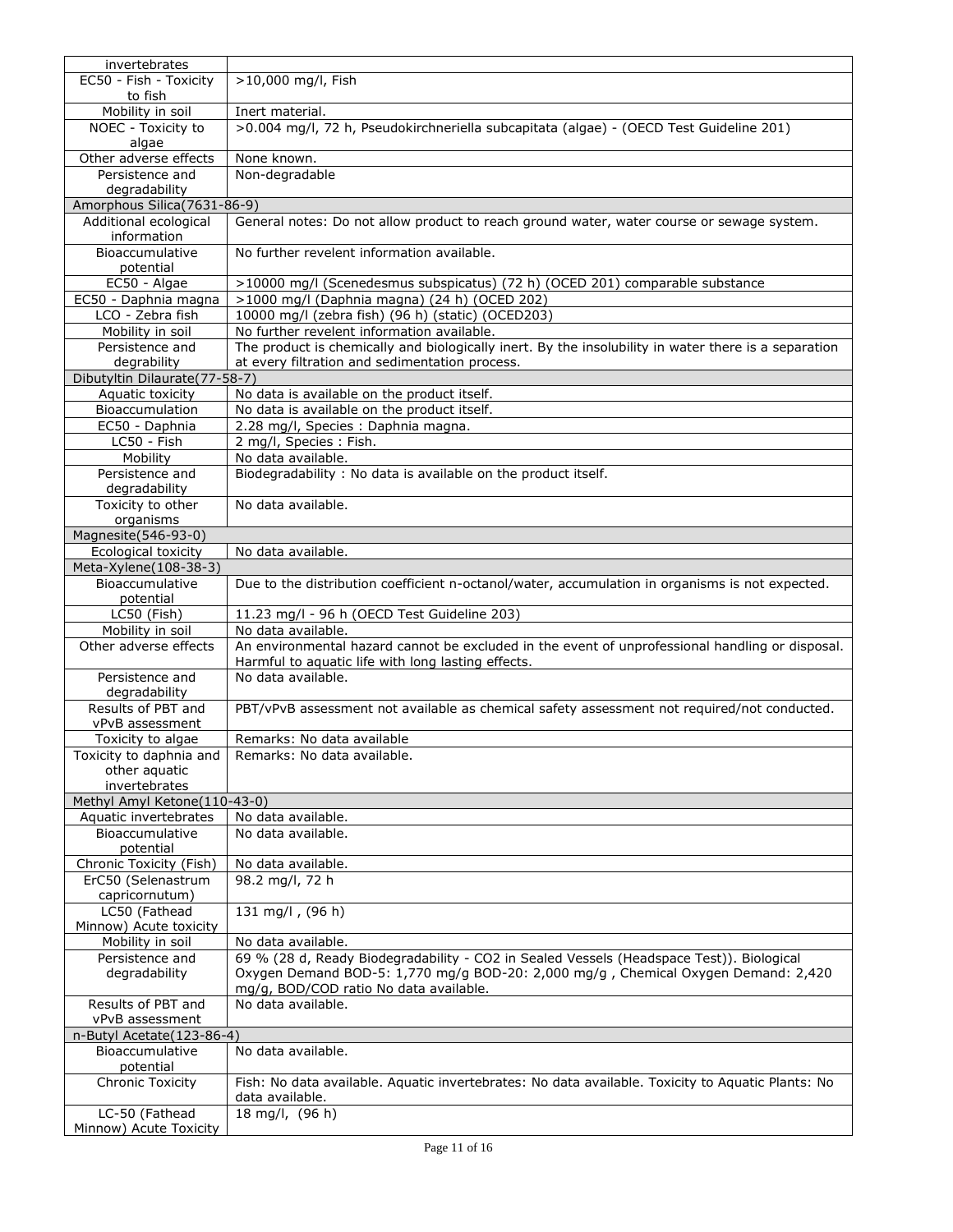| LC-50 (Water Flea)<br>Aquatic invertebrates   | 44 mg/l, (48 h)                                                                                                                                                                      |
|-----------------------------------------------|--------------------------------------------------------------------------------------------------------------------------------------------------------------------------------------|
| Mobility in soil                              | Known or predicted distribution to environmental compartments: No data available.                                                                                                    |
| Other adverse effects                         | No data available.                                                                                                                                                                   |
| Persistence and                               | 83 % (28 d), Biological Oxygen Demand: BOD-5: 730 mg/g, Chemical Oxygen Demand: 1,010                                                                                                |
| degradability                                 | mg/g, BOD/COD ratio: 72 %.                                                                                                                                                           |
| Results of PBT and                            | No data available.                                                                                                                                                                   |
| vPvB assessment<br>O-Xylene(95-47-6)          |                                                                                                                                                                                      |
| Bioaccumulative                               | No data available.                                                                                                                                                                   |
| potential                                     |                                                                                                                                                                                      |
| LC50 - Lepomis                                | 16.10 mg/l, 96 h, Lepomis macrochirus (Bluegill)                                                                                                                                     |
| macrochirus - Toxicity                        |                                                                                                                                                                                      |
| Mobility in soil<br>Other adverse effects     | No data available.<br>An environmental hazard cannot be excluded in the event of unprofessional handling or disposal.                                                                |
|                                               | Harmful to aquatic life with long lasting effects.                                                                                                                                   |
| Persistence and                               | Biodegradability aerobic - Exposure time 28 d Result: 69.67 % - Not readily biodegradable.                                                                                           |
| degradability<br>Results of PBT and           | (OECD Test Guideline 301F) Remarks: The 10 day time window criterion is not fulfilled.<br>PBT/vPvB assessment not available as chemical safety assessment not required/not conducted |
| vPvB assessment                               |                                                                                                                                                                                      |
| P.M. Acetate(108-65-6)                        |                                                                                                                                                                                      |
| Aquatic invertebrates                         | NOEC (daphnia, 21 d): > = 100 mg/l EC-50 (daphnia, 21 d): > 100 mg/l                                                                                                                 |
| Bioaccumulative                               | No data available.                                                                                                                                                                   |
| potential                                     | 363 mg/g 1,050 mg/g                                                                                                                                                                  |
| Biological Oxygen<br>Demand                   |                                                                                                                                                                                      |
| Chemical Oxygen<br>Demand                     | No data available.                                                                                                                                                                   |
| Chronic Toxicity Fish                         | LC-50 (Oryzias latipes, 14 d): 63.5 mg/l NOEC (Oryzias latipes, 14 d): 47.5 mg/l                                                                                                     |
| LC50 - Daphnoid -                             | 408 mg/l (48 h)                                                                                                                                                                      |
| Aquatic invertebrates                         |                                                                                                                                                                                      |
| LC50 - Fathead Minnow                         | 161 mg/l (96 h)                                                                                                                                                                      |
| - Toxicity to Fish<br>Mobility in soil        | No data available.                                                                                                                                                                   |
| Other adverse effects                         | No data available.                                                                                                                                                                   |
| Persistence and                               | Biodegradation - 90 % (28 d, Ready Biodegradability: CO2 Evolution Test) Readily biodegradable                                                                                       |
| degradability                                 |                                                                                                                                                                                      |
| Results of PBT and<br>vPvB assessment         | No data available.                                                                                                                                                                   |
| Toxicity to Aquatic                           | EC-50 (Selenastrum capricornutum, 96 h): > 1,000 mg/l NOEC (Selenastrum capricornutum, 96                                                                                            |
| Plants                                        | h): $> = 1,000$ mg/l                                                                                                                                                                 |
| Para-Xylene(106-42-3)                         |                                                                                                                                                                                      |
| Bioaccumulative                               | No data available.                                                                                                                                                                   |
| potential                                     | EC50 - Daphnia magna   35.50 - 63.10 mg/l - 48 h, Daphnia magna (Water flea)                                                                                                         |
| - Toxicity to daphnia                         |                                                                                                                                                                                      |
| and other aquatic                             |                                                                                                                                                                                      |
| invertebrates                                 |                                                                                                                                                                                      |
| $EC50 -$                                      | 3.20 - 4040 mg/l - 72 h, Pseudokirchneriella subcapitata (green algae)                                                                                                               |
| Pseudokirchneriella<br>subcapitata - Toxicity |                                                                                                                                                                                      |
| to algae                                      |                                                                                                                                                                                      |
| LC50 - Carassius                              | 18.00 mg/l - 24 h, Carassius auratus (goldfish)                                                                                                                                      |
| auratus - Toxicity to                         |                                                                                                                                                                                      |
| fish<br>LC50 - Oncorhynchus                   | 2.60 mg/l - 96 h, Oncorhynchus mykiss (rainbow trout)                                                                                                                                |
| mykiss - Toxicity to                          |                                                                                                                                                                                      |
| fish                                          |                                                                                                                                                                                      |
| Mobility in soil                              | No data available.                                                                                                                                                                   |
| Other adverse effects                         | An environmental hazard cannot be excluded in the event of unprofessional handling or disposal.<br>Toxic to aquatic life.                                                            |
| Persistence and                               | Biodegradability Result: 87.8 % - Readily biodegradable                                                                                                                              |
| degradability                                 |                                                                                                                                                                                      |
| Results of PBT and                            | PBT/vPvB assessment not available as chemical safety assessment not required/not conducted                                                                                           |
| vPvB assessment<br>Phenylethane(100-41-4)     |                                                                                                                                                                                      |
| Bioaccumulative                               |                                                                                                                                                                                      |
|                                               |                                                                                                                                                                                      |
| potential<br>EC50 (Daphnia magna              | Partition coefficient: noctanol/water: log Pow: 2.92<br>1.8 mg/l Exposure time: 48 h Test Type: static test                                                                          |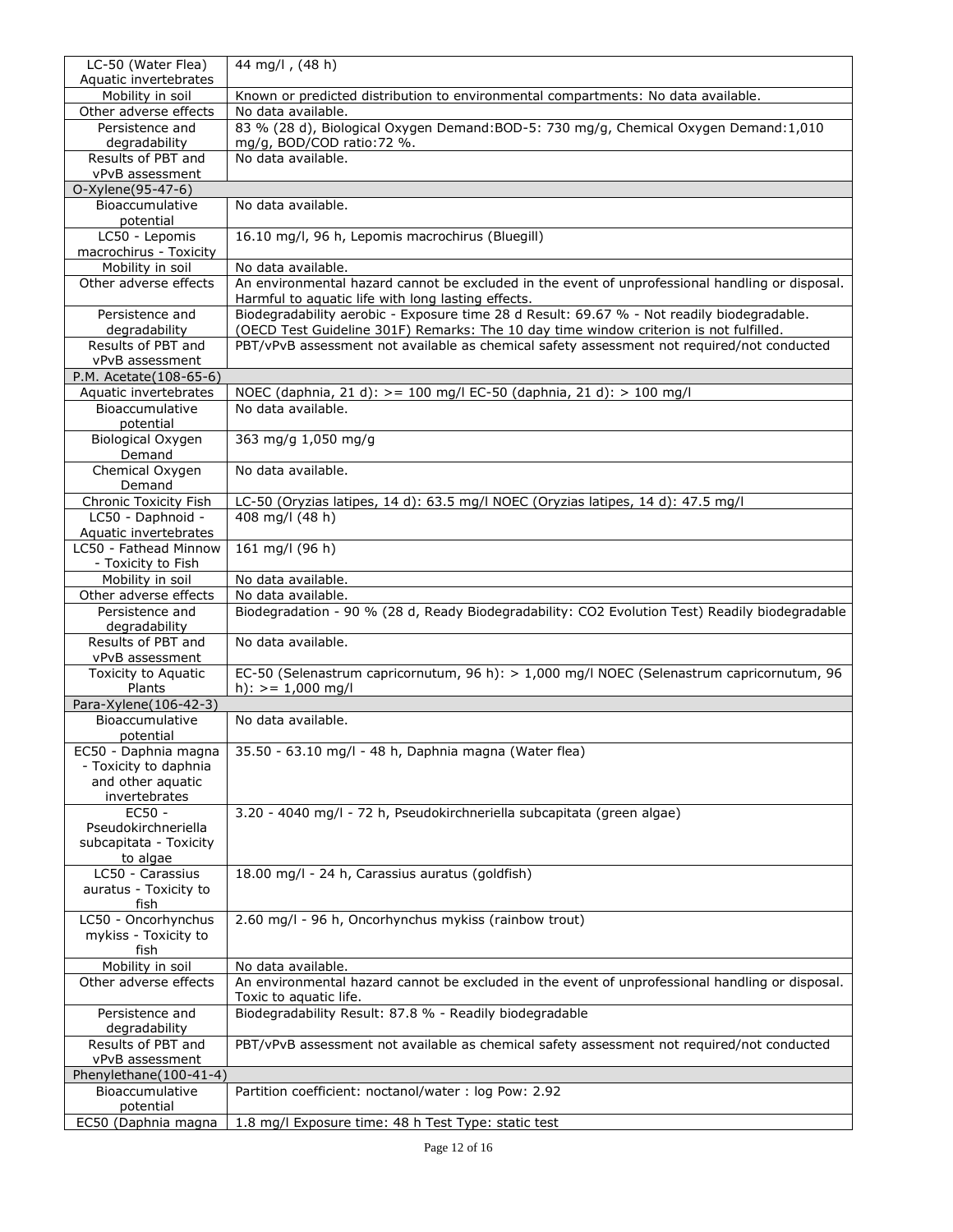| (Water flea))                       |                                                                                                                                                                                                                       |
|-------------------------------------|-----------------------------------------------------------------------------------------------------------------------------------------------------------------------------------------------------------------------|
| <b>EC50</b><br>(Pseudokirchneriella | 5.4 mg/l Exposure time: 72 h Test Type: static test Analytical monitoring: yes Method: Static<br>GLP: yes                                                                                                             |
| subcapitata)                        |                                                                                                                                                                                                                       |
| LC50 (Oncorhynchus                  | 4.2 mg/l Exposure time: 96 h Test Type: semi-static test                                                                                                                                                              |
| mykiss (rainbow<br>trout))          |                                                                                                                                                                                                                       |
| Mobility in soil                    | No data available.                                                                                                                                                                                                    |
| Other adverse effects               | Results of PBT and vPvB assessment: This substance is not considered to be persistent,<br>bioaccumulating nor toxic (PBT). This substance is not considered to be very persistent nor very<br>bioaccumulating (vPvB). |
| Persistence and                     | Biodegradability: Inoculum: activated sludge Concentration: 22 mg/l Result: Readily                                                                                                                                   |
| degradability                       | biodegradable. Biodegradation: 70 % Exposure time: 28 d GLP: yes                                                                                                                                                      |
| Toxicity to daphnia and             | (Daphnia): 3.6 mg/l Toxicity to bacteria: GLP: Remarks: No data available Ecotoxicology                                                                                                                               |
| other aquatic                       | Assessment Chronic aquatic toxicity: Harmful to aquatic life with long lasting effects.                                                                                                                               |
| invertebrates (Chronic              |                                                                                                                                                                                                                       |
| toxicity)                           |                                                                                                                                                                                                                       |
| Talc(14807-96-6)                    |                                                                                                                                                                                                                       |
| Bioaccumulative                     | No data available.                                                                                                                                                                                                    |
| potential                           |                                                                                                                                                                                                                       |
| Mobility in soil                    | No data available.                                                                                                                                                                                                    |
| Other adverse effects               | No data available.                                                                                                                                                                                                    |
| Persistence and                     | No data available.                                                                                                                                                                                                    |
| degradability                       |                                                                                                                                                                                                                       |
| Results of PBT and                  | PBT/vPvB assessment not available as chemical safety assessment not required/not conducted                                                                                                                            |
| vPvB assessment                     |                                                                                                                                                                                                                       |
| Toxicitv                            | No data available.                                                                                                                                                                                                    |
| Titanium Dioxide(13463-67-7)        |                                                                                                                                                                                                                       |
| LC50 fish                           | Fathead minnow 96 h $>$ 1000 mg/l                                                                                                                                                                                     |

### **13. DISPOSAL CONSIDERATIONS WASTE TREATMENT METHODS**

#### **GENERAL INFORMATION :** No data available.

**DISPOSAL METHOD:** Dispose of waste and residues in accordance with Local, State, and Federal Regulations. Mix with compatible chemical which is less flammable and incenerate. Since emptied containers retain product residue, follow label warnings even after container is emptied. Residual vapors may explode on ignition; do not cut, drill, grind or weld or near this container.

### **14. TRANSPORT INFORMATION**

### \***CHECK WITH YOUR CARRIER FOR ADDITIONAL RESTRICTIONS THAT MAY APPLY.**

**USDOT GROUND DOT (DEPARTMENT OF TRANSPORTATION) PROPER SHIPPING NAME (DOT) :** Paint **HAZARDS CLASS :** 3 **UN/NA NUMBER :** UN1263 **PACKING GROUP :** PG II **EMERGENCY RESPONSE GUIDE (ERG) :** 128

**IATA (AIR) DOT (INTERNATIONAL AIR TRANSPORTATION ASSOCIATION) PROPER SHIPPING NAME :** Paint **HAZARDS CLASS :** 3 **UN/NA NUMBER :** UN1263 **PACKING GROUP :** PG II **EMERGENCY RESPONSE GUIDE (ERG) :** 128

**IMDG (OCEAN) PROPER SHIPPING NAME : Paint HAZARDS CLASS :** 3 **UN/NA NUMBER :** UN1263 **PACKING GROUP :** PG II **EMERGENCY RESPONSE GUIDE (ERG) :** 128

**MARINE POLLUTANT :** No **SPECIAL PRECAUTIONS :** P210 Keep away from heat/sparks/open flames/hot surfaces. No smoking. P235 Keep cool.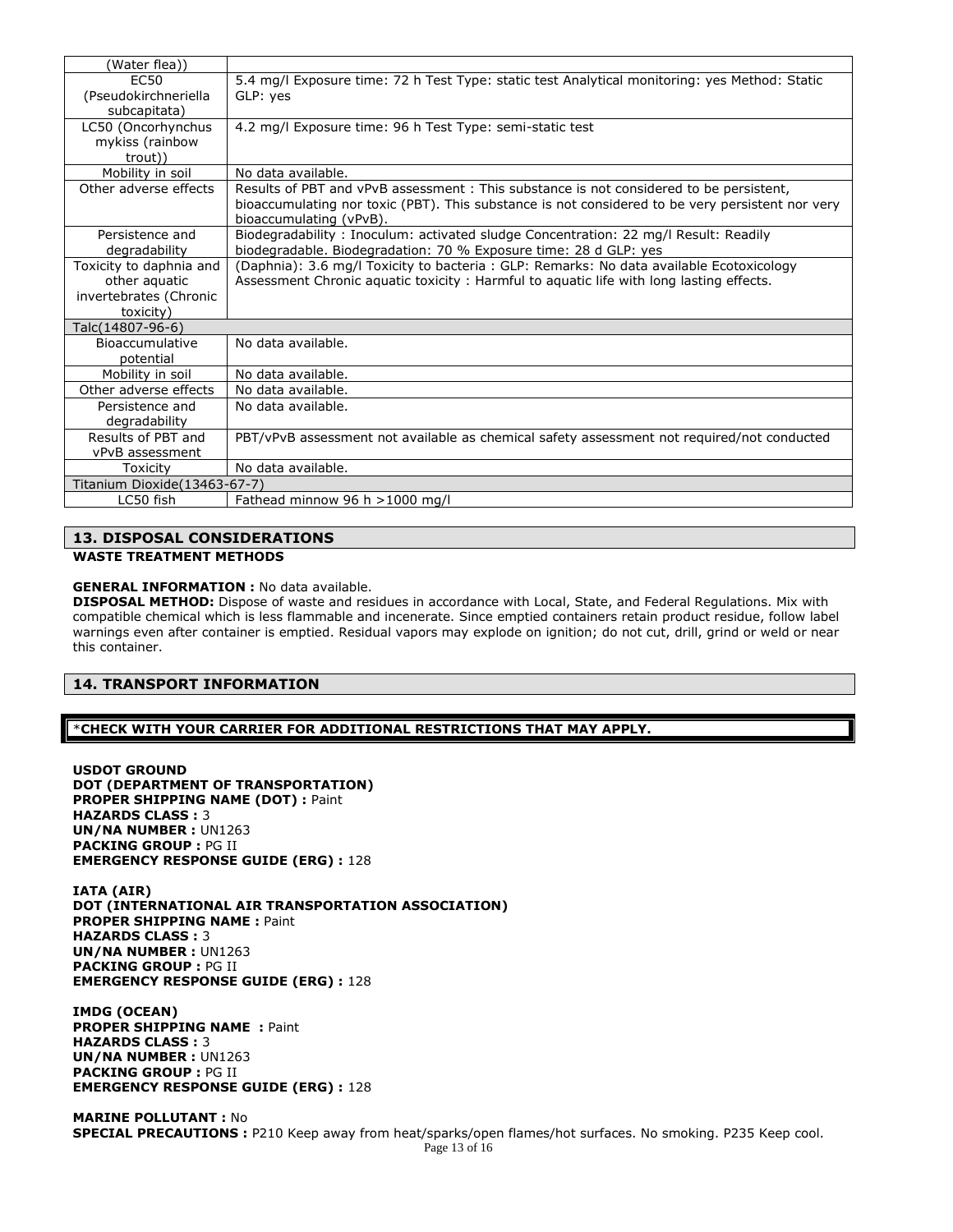### **US FEDERAL REGULATIONS All ingredients in Section #3 are TSCA (Toxic Substance Control Act) listed.**

### **OSHA HAZARDS :** Flammable liquid, Moderate skin irritant, Moderate eye irritant, Carcinogen. **EPCRA - Emergency CERCLA REPORTABLE QUANTITY**

| This product contains: | <b>Chemical CAS#</b> |
|------------------------|----------------------|
| n-Butyl Acetate        | 123-86-4             |
| Phenylethane           | 100-41-4             |

SARA 304 Extremely Hazardous Substances Reportable Quantity : This material does not contain any components with a section 304 EHS RQ.

### **SARA TITLE III (SUPERFUND AMENDMENTS AND REAUTHORIZATION ACT) SARA 311/312 Hazards :** Fire Hazard, Acute Health Hazard, Chronic Health Hazard

**SARA 313 :**

| This product contains: | <b>Chemical CAS#</b> |
|------------------------|----------------------|
| Acetone                | $67 - 64 - 1$        |
| Talc                   | 14807-96-6           |
| Methyl Amyl Ketone     | 110-43-0             |
| Titanium Dioxide       | 13463-67-7           |
| n-Butyl Acetate        | 123-86-4             |

### **CLEAN AIR ACT :**

| This product contains: | <b>Chemical CAS#</b> |
|------------------------|----------------------|
| Meta-Xylene            | 108-38-3             |
| Phenylethane           | $100 - 41 - 4$       |
| Para-Xylene            | $106 - 42 - 3$       |
| O-Xylene               | $95 - 47 - 6$        |

### **INTERNATIONAL REGULATIONS**

### **CLASSIFICATION ACCORDING TO REGULATION (EC) No. 1272/2008 (CLP) :**

| Flam. Liq. Cat. 2; | H <sub>226</sub> |
|--------------------|------------------|
| Eye Irrit. Cat. 2; | H319             |
| STOT SE Cat. 3;    | H336             |

### **NATIONAL REGULATIONS**

| This product contains: | <b>Chemical CAS#</b> |
|------------------------|----------------------|
| #Titanium Dioxide      | 13463-67-7           |

# Indicates a chemical listed by IARC as a possible carcinogen.

#### **STATE REGULATIONS CALIFORNIA PROPOSITION 65**

| This product contains: | <b>Chemical CAS#</b> |
|------------------------|----------------------|
| *Talc                  | 14807-96-6           |
| *Aliphatic Solvent     | 64742-47-8           |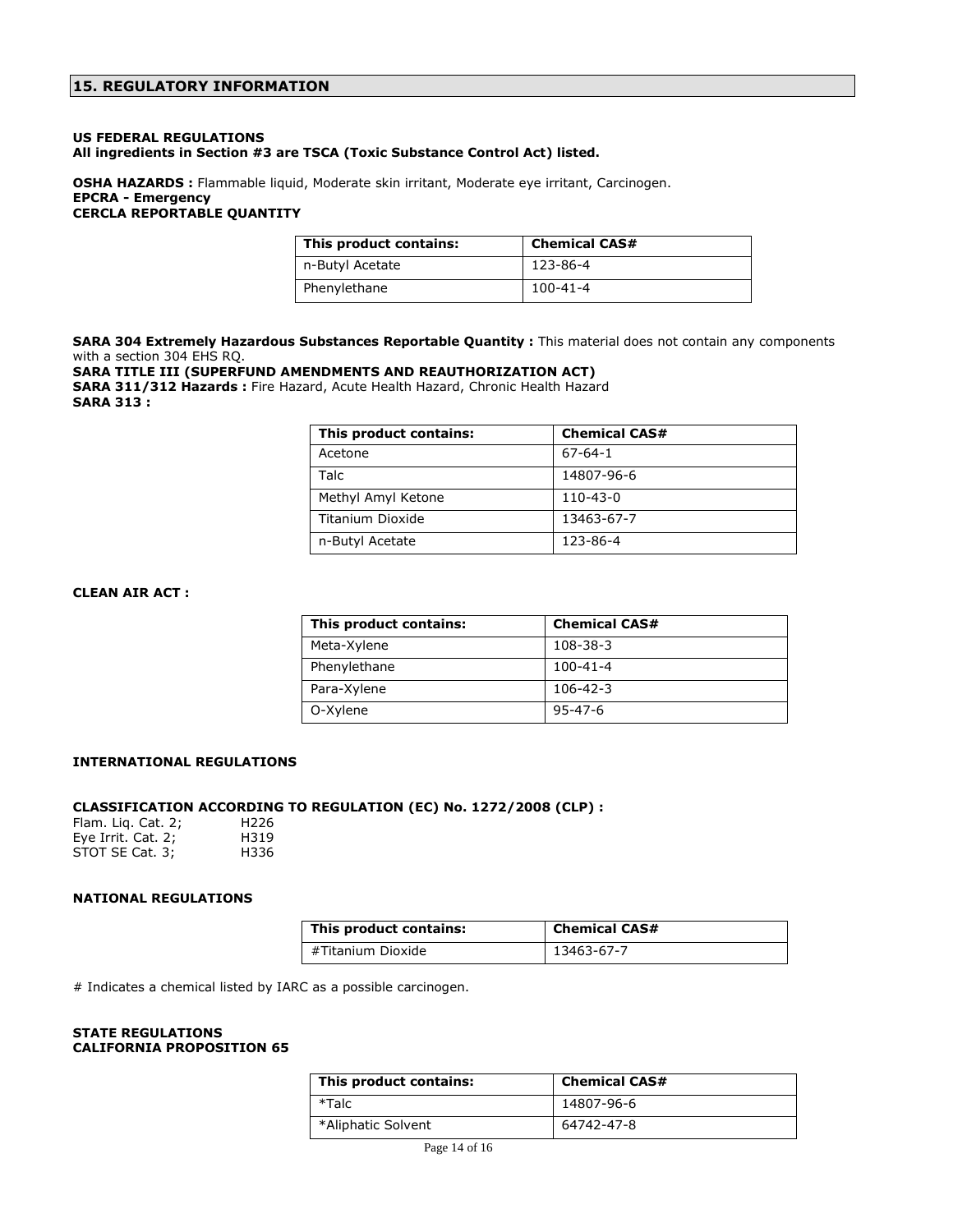| *Phenylethane | $100 - 41 - 4$ |
|---------------|----------------|
|---------------|----------------|

**\***This product contains (a) chemical (s) known to the State of California to cause cancer.

#This product contains (a) chemical (s) known to the State of California to be carcinogenic.

+This product contains (a) chemical (s) known to the State of California to cause birth defects or other reproductive harm.

| <b>Massachusetts Right to Know</b> |                      |  |
|------------------------------------|----------------------|--|
| This product contains              | <b>Chemical CAS#</b> |  |
| Acetone                            | $67 - 64 - 1$        |  |
| Talc                               | 14807-96-6           |  |
| Methyl Amyl Ketone                 | $110 - 43 - 0$       |  |
| n-Butyl Acetate                    | 123-86-4             |  |
| Acetylacetone                      | 123-54-6             |  |
| Aliphatic Solvent                  | 64742-47-8           |  |
| Phenylethane                       | $100 - 41 - 4$       |  |
| Para-Xylene                        | $106 - 42 - 3$       |  |
| O-Xylene                           | $95 - 47 - 6$        |  |

### **Pennsylvania Right to Know**

| This product contains | <b>Chemical CAS#</b> |
|-----------------------|----------------------|
| Acetone               | $67 - 64 - 1$        |
| Talc                  | 14807-96-6           |
| Methyl Amyl Ketone    | 110-43-0             |
| Titanium Dioxide      | 13463-67-7           |
| n-Butyl Acetate       | 123-86-4             |
| Amorphous Silica      | 7631-86-9            |
| Aluminum Hydroxide    | 21645-51-2           |
| Acetylacetone         | 123-54-6             |
| Magnesite             | 546-93-0             |
| P.M. Acetate          | 108-65-6             |
| Aliphatic Solvent     | 64742-47-8           |
| Phenylethane          | 100-41-4             |
| Para-Xylene           | 106-42-3             |
| O-Xylene              | $95 - 47 - 6$        |
| Dibutyltin Dilaurate  | 77-58-7              |

### **New Jersey Right to Know**

| This product contains | <b>Chemical CAS#</b> |
|-----------------------|----------------------|
| Acetone               | $67 - 64 - 1$        |
| Talc                  | 14807-96-6           |
| Methyl Amyl Ketone    | 110-43-0             |
| Titanium Dioxide      | 13463-67-7           |
| n-Butyl Acetate       | 123-86-4             |
| Amorphous Silica      | 7631-86-9            |
| Aluminum Hydroxide    | 21645-51-2           |
| Acetylacetone         | 123-54-6             |
| Magnesite             | 546-93-0             |
| P.M. Acetate          | 108-65-6             |
| Aliphatic Solvent     | 64742-47-8           |
| Phenylethane          | $100 - 41 - 4$       |